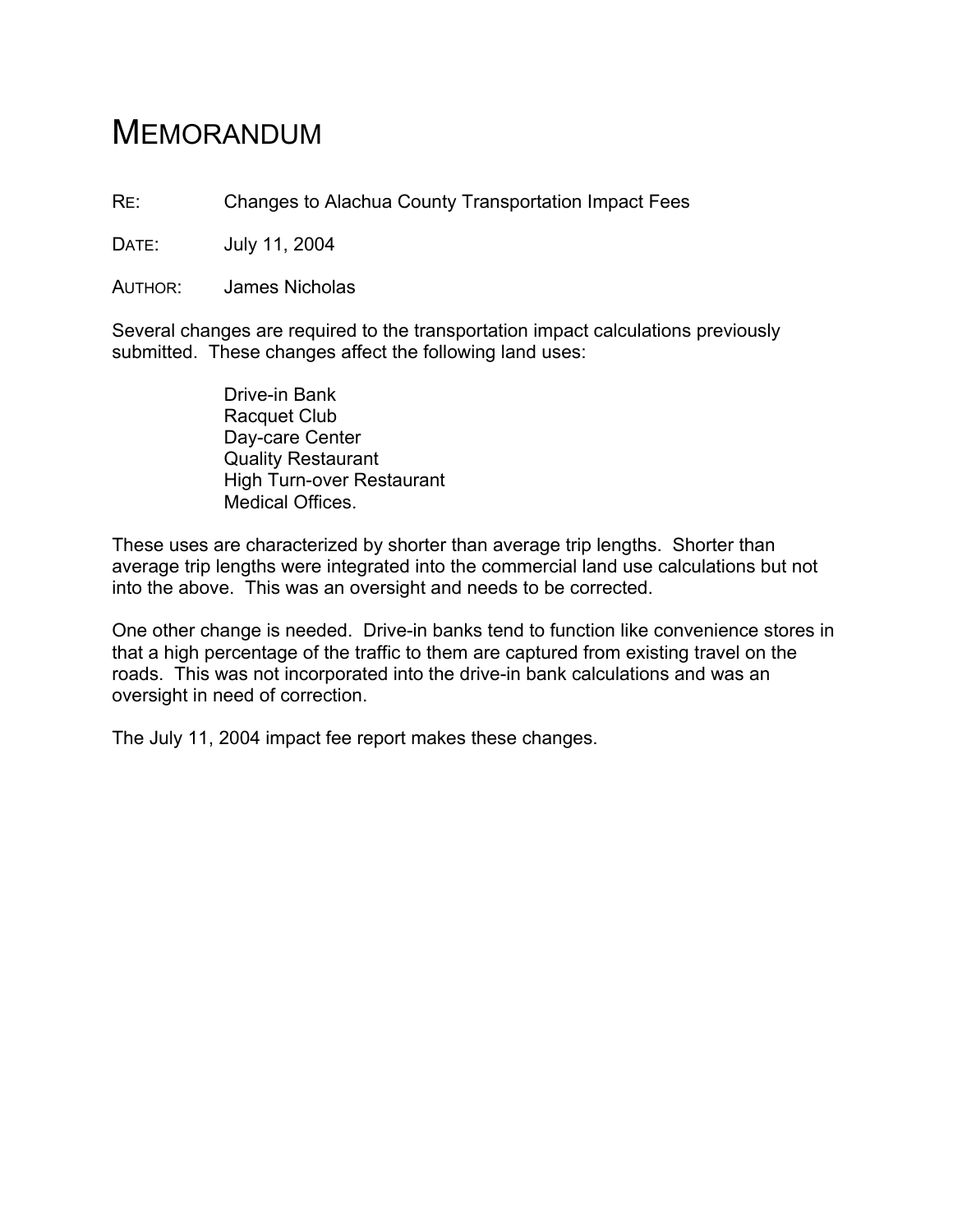# A REPORT PRESENTING

DEVELOPMENT IMPACT FEES FOR:

- **Public Buildings**
- Fire & Rescue
- Parks & Recreation
- **Transportation**

## PREPARED FOR THE BOARD OF COUNTY COMMISSIONERS OF ALACHUA COUNTY

Prepared by James C. Nicholas, Ph.D

July 11, 2004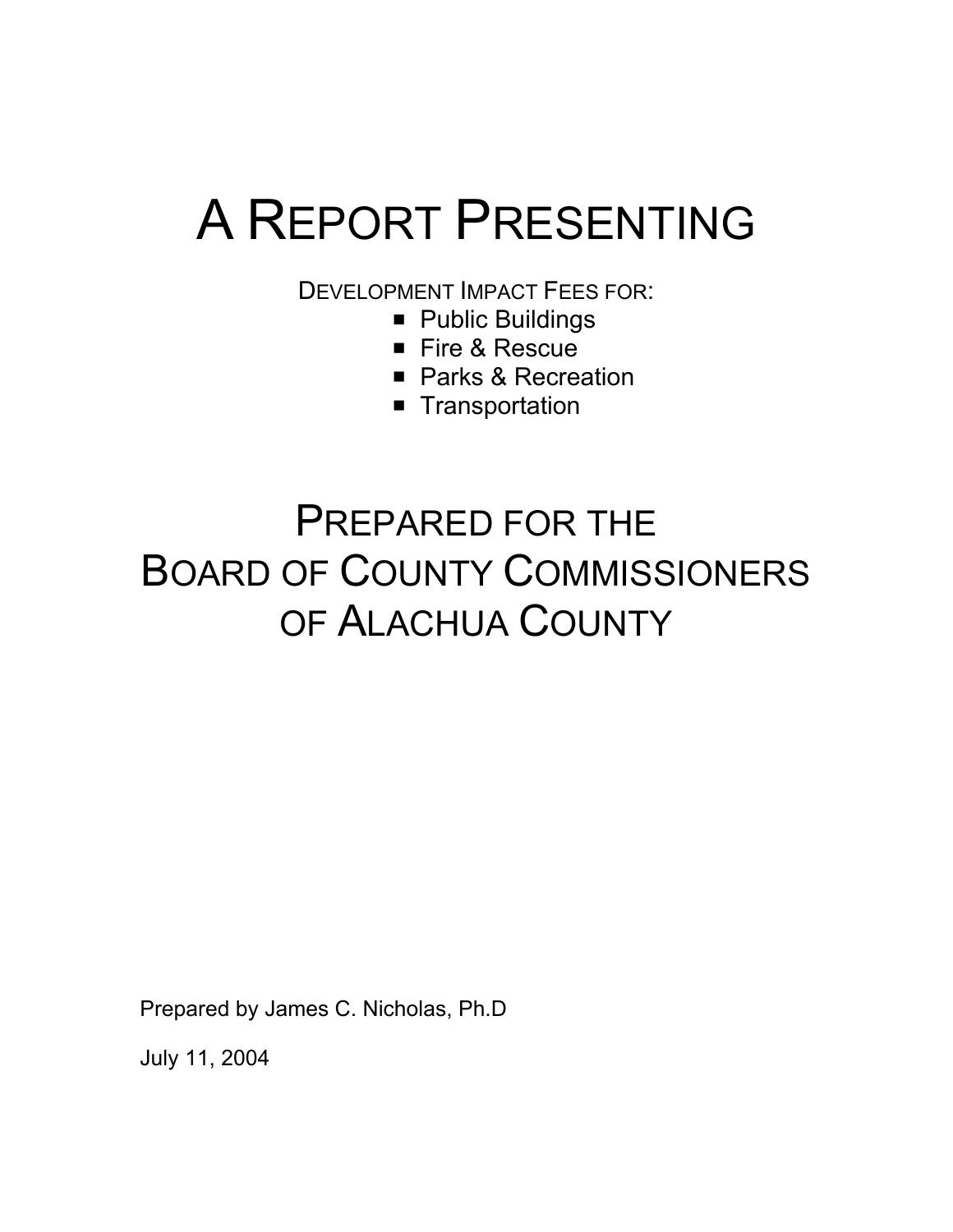#### INTRODUCTION

Impact fees evolved in Florida in the 1970's. They were a response to rapid development and extraordinarily high rates of inflation. Growing areas of the United States found themselves with increasing demands for infrastructure that was needed to serve new development at a time when the cost of that infrastructure was increasing faster than revenues. The choices facing many jurisdictions were (1) increase general taxes, (2) allow deterioration of levels of service, or (3) seek new sources of revenue. Impact fees were an additional source of revenue.

All jurisdictions considering impact fees have had to fit them into the fiscal policy and fiscal philosophy of the community. Impact fees are an additional source of revenue. As such, they can be used to reduce reliance on another revenue source, typically property taxes, or they can be used to increase spending on capital improvements. The best evidence is that impact fees do both, i.e., reduce reliance on property taxes and increase spending on infrastructure. Communities at or near their constitutional limit on property taxes have few options other than seeking new revenue sources or doing without additional improvements. The role of general taxation is a matter delegated to elected officials, subject to certain constitutional and statutory limitations. In most instances local elected officials have the ability to raise taxes to provide additional improvements. Florida law provides several options. First there is taking the property tax rate to its legal maximum. The next option is to increase motor fuel taxes. A third is the creation of special taxing districts such as the Community Development District. Additionally, the so-call "infrastructure sales" tax is available, but it required voter approval. Most of these options involve an increase in general taxes.

The State of Florida has structured a system of revenue that is doomed to lag behind growth. Personal incomes and services are exempt from taxation. Those are the growing sectors and sources. The State has chosen to concentrate its revenue raising on retail sales, specifically the retail sale of non-essential goods. This results in a focus on the lagging sector. Local governments are authorized to tax real property and the sale of utilities. The property tax has proven to be the most controversial of all existing taxes. Perhaps this is due to the fact that it does not respect the ability of the individual to pay.<sup>1</sup> Many states, including Florida, have amended their constitutions to limit property taxes and tax assessments. The net effect is to limit the ability of the property taxes as a source of revenue. Whether property taxes are limited by law or by the will of the people, the result has been that alternative sources of revenue have been sought.

Development impact fees have become a commonly used alternative source of revenue to supplement available means of funding capital facility improvements

 $\overline{a}$ 

 $1$  If someone faces a decline in income, say to loss of employment, income taxes go down automatically and sales taxes diminish due to lower expenditures on non-essentials. But the property tax continues as before.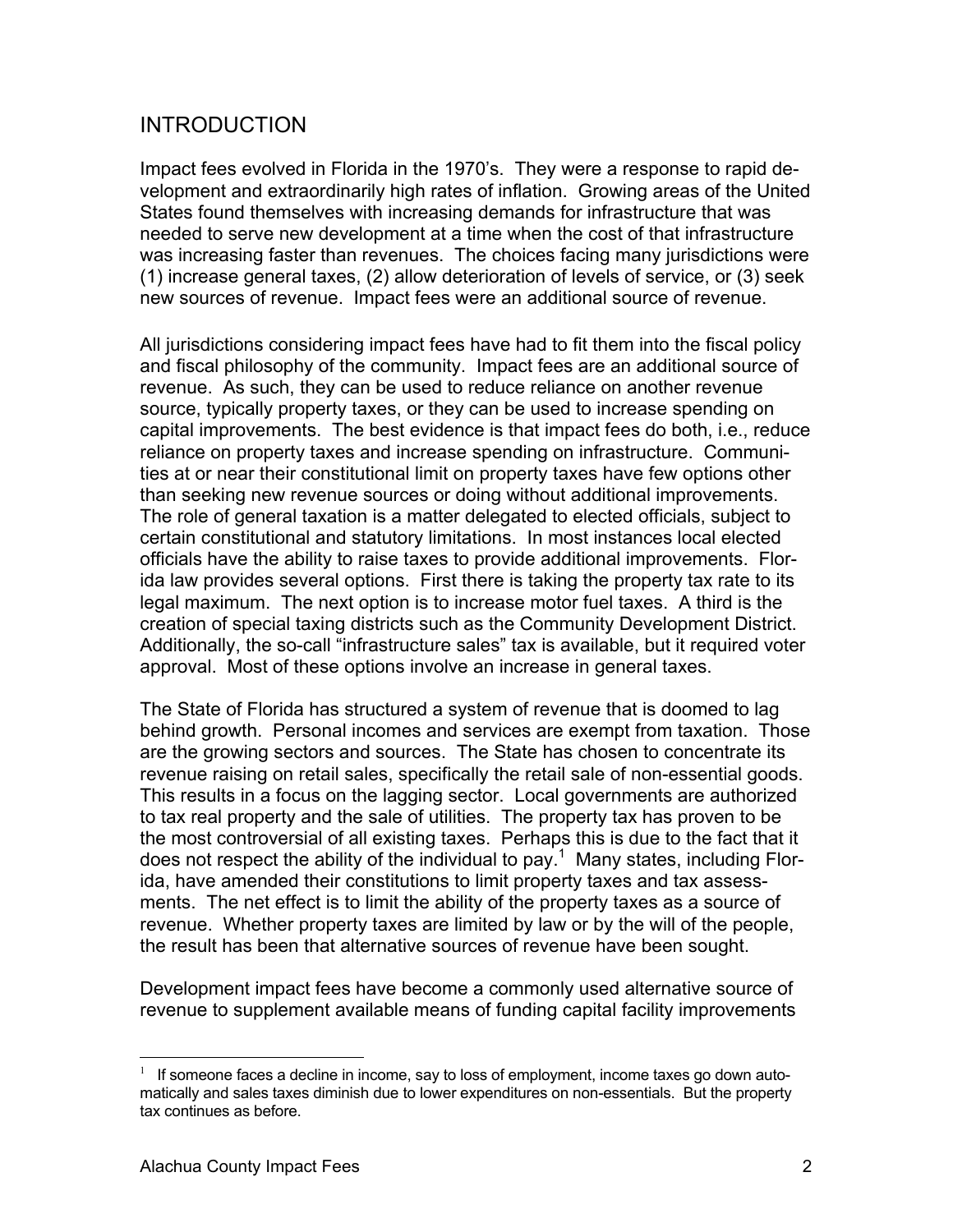needed to accommodate new development. Impact fees grew out of two rather commonly held notions:

- 1. Generally, new development does not pay the cost of capital facilities needed to accommodate the residents and businesses from standard sources of revenue, and
- 2. It would be inequitable to impose the cost of extending facilities to new developments on existing residents and taxpayers.

In Florida, both the courts<sup>2</sup> and the Florida Statutes<sup>3</sup> acknowledge local governments' authority to impose equitable impact fees. Impact fees are not taxes and are governed by a standard that has become known as the "dual rational nexus test." This test has two major components:

- 1. That the facilities to be charged to new development as impact fees must be needed to serve that new development, and
- 2. That the funds collected as impact fees must be earmarked and spent for the purposes for which they were collected.

Implied in this test is that any impact fee cannot exceed a *pro rata* or proportionate share of the anticipated costs of providing new developments with capital facilities.

This memorandum will set out how the impact calculations for Alachua County were calculated. The method used complies with the dual rational nexus test, first by establishing or identifying the demand for facility expansions that new development will require, and then calculating the County's cost of providing those facilities on a *pro rata* basis. After review of these methods and data, if the County finds the data and methods are reasonable, the County should not adopt any impact fees that exceed the amounts set out herein.

The method employed herein is the so-called "needs driven" approach. It is also known as the "standards approach." This method begins by identifying the level of service for a facility or service. For example, 3 acres of parks per 1,000 population. This would convert to 131 square feet of park area per capita. It would follow that a new home with 2.5 persons in residence would need 327 square

<sup>1</sup> <sup>2</sup> See *Hollywood, Inc. v. Broward County*, 431 So.2d 606 (Fla. 4<sup>th</sup> DCA 1983). In this opinion the Court observed:

*<sup>[</sup>W]e discern the general legal principle that reasonable dedication or impact fee requirements are permissible so long as they offset needs sufficiently attributable to the subdivision and so long as the funds collected are sufficiently earmarked for the substantial benefit of the subdivision residents.*

 $3$  See Section 163.3202(3), Florida Statutes.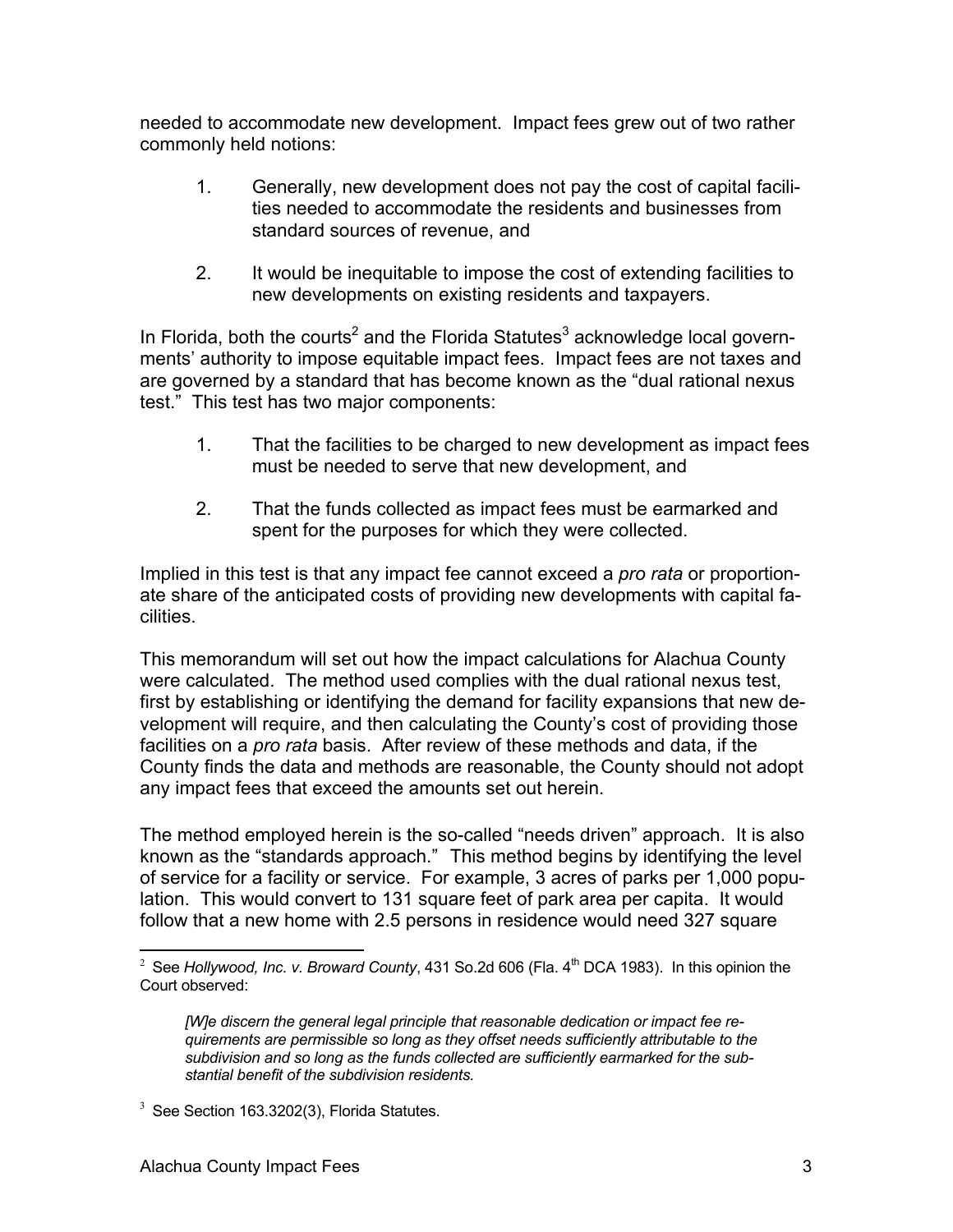feet of park area in order to maintain that standard. Hence the names of this method. Using the historic or projected costs of the jurisdiction, the cost for providing an acre of parks is calculated and then applied to the needs of particular units or types of development. If park costs per acre are found to be \$20,000, the cost per square foot would be \$0.46, the cost per capita would be \$60 and the cost per residence would be \$150.

The alternate method is to so-called "improvements driven" approach. This approach begins by developing an improvement program for a service such as parks. The cost of the growth serving park improvements are then spread over the units of growth expected during the life of the improvement program. If the level of service is 3 acres pf parks per 1,000 population and if parks will cost \$20,000 per acre in the future, the cost would be the same as that of the needs driven calculation. However, it is a rare occurrence when future costs for capital improvements, especially land acquisition, are equal to historic costs. The result is that improvements based impact fees tend to be higher than needs based.

The method used herein is the needs method. It uses existing and historic costs and existing levels of service to identify the cost of providing new development with infrastructure at the existing level of service.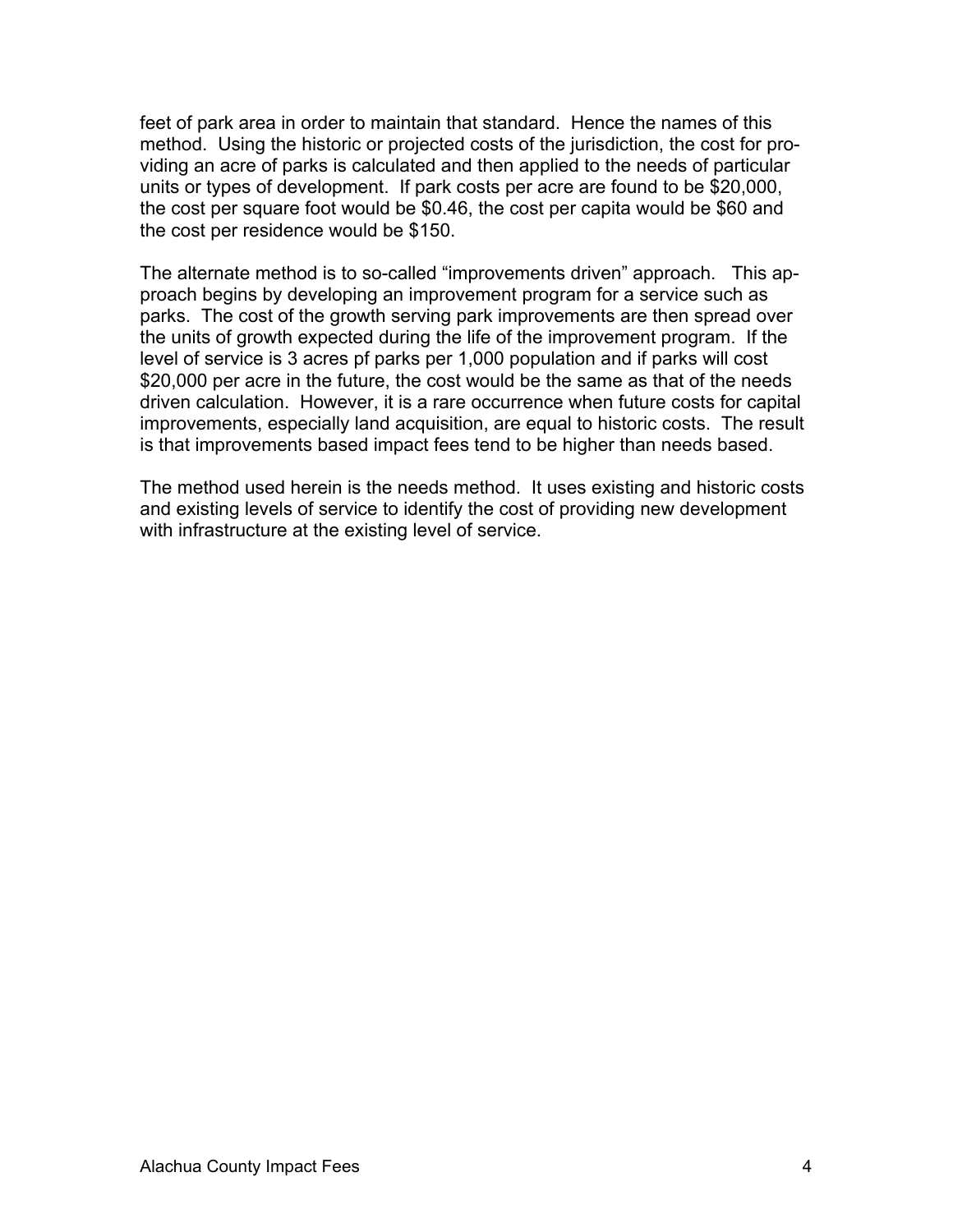### LAND USE & DEVELOPMENT ASSUMPTIONS

The first set of critical data are the land use assumptions. The land use assumptions for Alachua County, and used herein, are setout below. These data are drawn from the Census and other available data from the Alachua County Comprehensive Plan.

| UUL AUUUIIII<br>טוועו         |             |             |                         |             |             |  |  |
|-------------------------------|-------------|-------------|-------------------------|-------------|-------------|--|--|
|                               | 2000        | 2004        | 2005                    | 2009        | 2010        |  |  |
| <b>COUNTYWIDE</b>             |             |             |                         |             |             |  |  |
| Population                    | 215,498     | 225,501     | 229,967                 | 248,722     | 253,643     |  |  |
| <b>Dwelling Units</b>         | 95,113      | 99,528      | 101,499                 | 109,777     | 111,949     |  |  |
| Households                    | 87,509      | 91,571      | 93,384                  | 101,001     | 102,999     |  |  |
| <b>Residential Floor Area</b> | 171,203,400 | 179,150,337 | 182,698,225             | 197,598,576 | 201,507,875 |  |  |
| Office Floor Area             | 9,405,834   | 10,391,501  | 10,577,108              | 11,317,313  | 11,557,267  |  |  |
| Industrial Floor Area         | 9,549,169   | 10,270,777  | 10,405,283              | 11,125,264  | 11,356,194  |  |  |
| Retail Floor Area             | 8,034,555   | 8,617,640   | 8,735,609               | 9,181,358   | 9,355,909   |  |  |
| <b>Total Building Area</b>    | 198,192,958 |             | 208,430,255 212,416,225 | 229,222,511 | 233,777,245 |  |  |
| <b>UNINCORPORATED</b>         |             |             |                         |             |             |  |  |
| Population                    | 104,479     | 97,388      | 100,114                 | 111,725     | 114,814     |  |  |
| <b>Dwelling Units</b>         | 47,535      | 44,309      | 45,549                  | 50,832      | 52,237      |  |  |
| Households                    | 43,350      | 40,408      | 41,539                  | 46,357      | 47,638      |  |  |
| <b>Residential Floor Area</b> | 85,563,000  | 79,755,787  | 81,987,886              | 91,497,211  | 94,026,841  |  |  |
| <b>Office Floor Area</b>      | 7,793,405   | 8,181,599   | 8,763,889               | 9,413,595   | 9,576,021   |  |  |
| Industrial Floor Area         | 5,545,421   | 5,744,287   | 6,042,586               | 6,484,359   | 6,594,802   |  |  |
| Retail Floor Area             | 5,515,470   | 5,707,971   | 5,996,722               | 6,337,375   | 6,422,538   |  |  |
| <b>Total Building Area</b>    | 104,417,296 | 99,389,643  | 102,791,084             | 113,732,539 | 116,620,202 |  |  |

#### Table LU1 **LAND USE ASSUMPTIONS**

SOURCES: Bureau of the Census, 2000 Decennial Census; Alachua County, March 2004; Florida Statistical Abstract, various years;

Bureau of the Census, Annual Estimates of Population for Counties of Florida: April 1,2000 to July 1,2003 (CO-EST2003-01-12);

Bureau of Economic and Business Research, Florida Population Studies: Projections of Florida Population by County 2003-2030, Bulletin 138, February 2004;

Bureau of Economic and Business Research, Florida Estimates of Population, January 2004. Fishkind & Associates, March 19, 2001, memo to Ken Zeichner, Alachua County Principal Planner.

NOTE: The population reported is the total population less those institutionalized.

The population shown is the total population less those institutionalized (incarcerated, in nursing homes, and juvenile institutions) as reported in the year 2000 Decennial Census. The 2000 Decennial Census was the base for the countywide and unincorporated demographic data, and the 2003 Annual Census data was combined and interpolated with published Bureau of Economic and Business Research countywide population projections for 2010 to derive countywide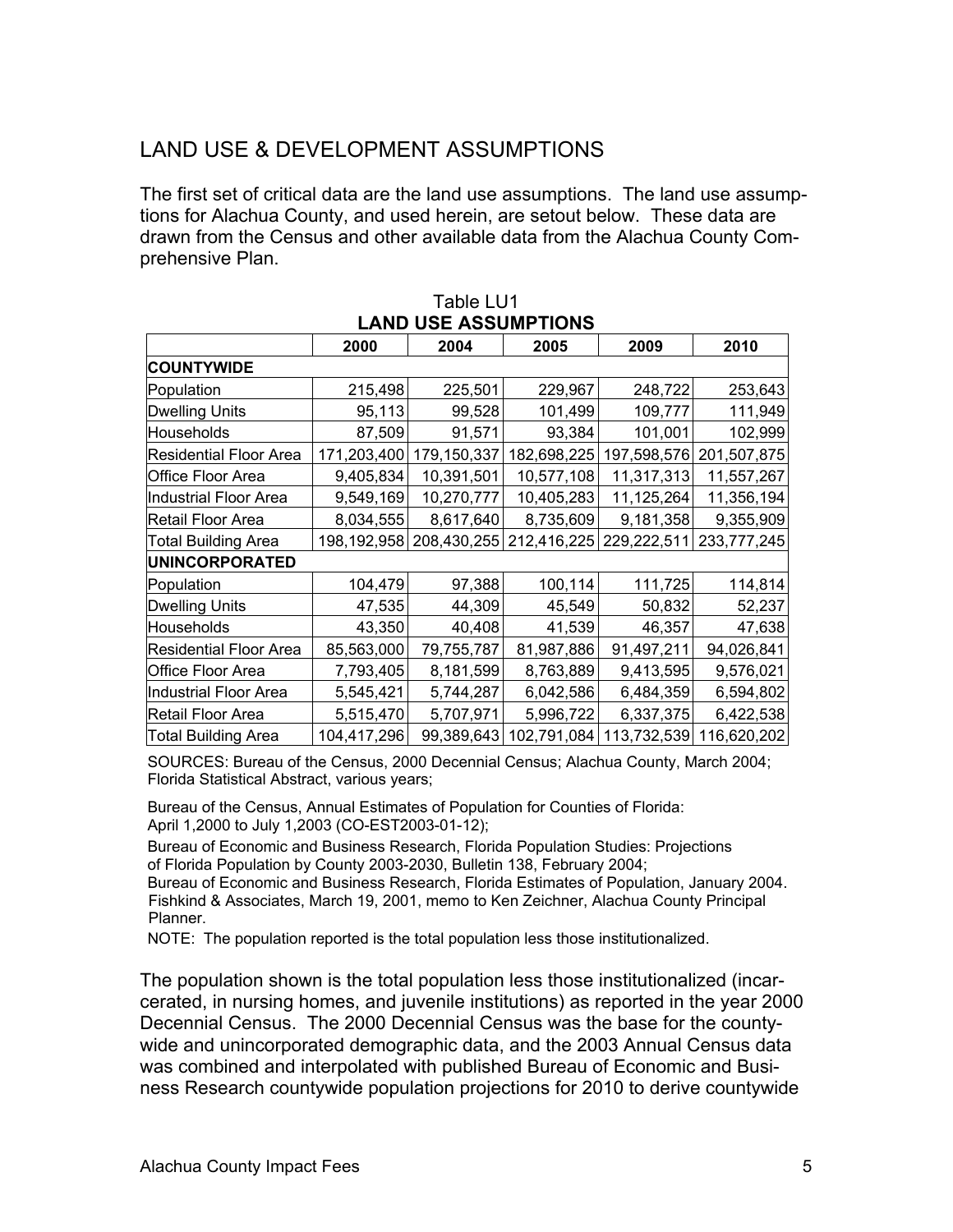population for 2004 through 2009. Unincorporated area population estimates are based on the total unincorporated area population in 2003 (per BEBR estimate) as a % share of total countywide population (per annual Census estimate for 2003), which was 42.5%, increasing gradually to 45% of the total projected Countywide population in 2010. Non-residential projections were provided by Fishkind and Associates. These data are used to establish levels of service for the facilities and services proposed for impact fees.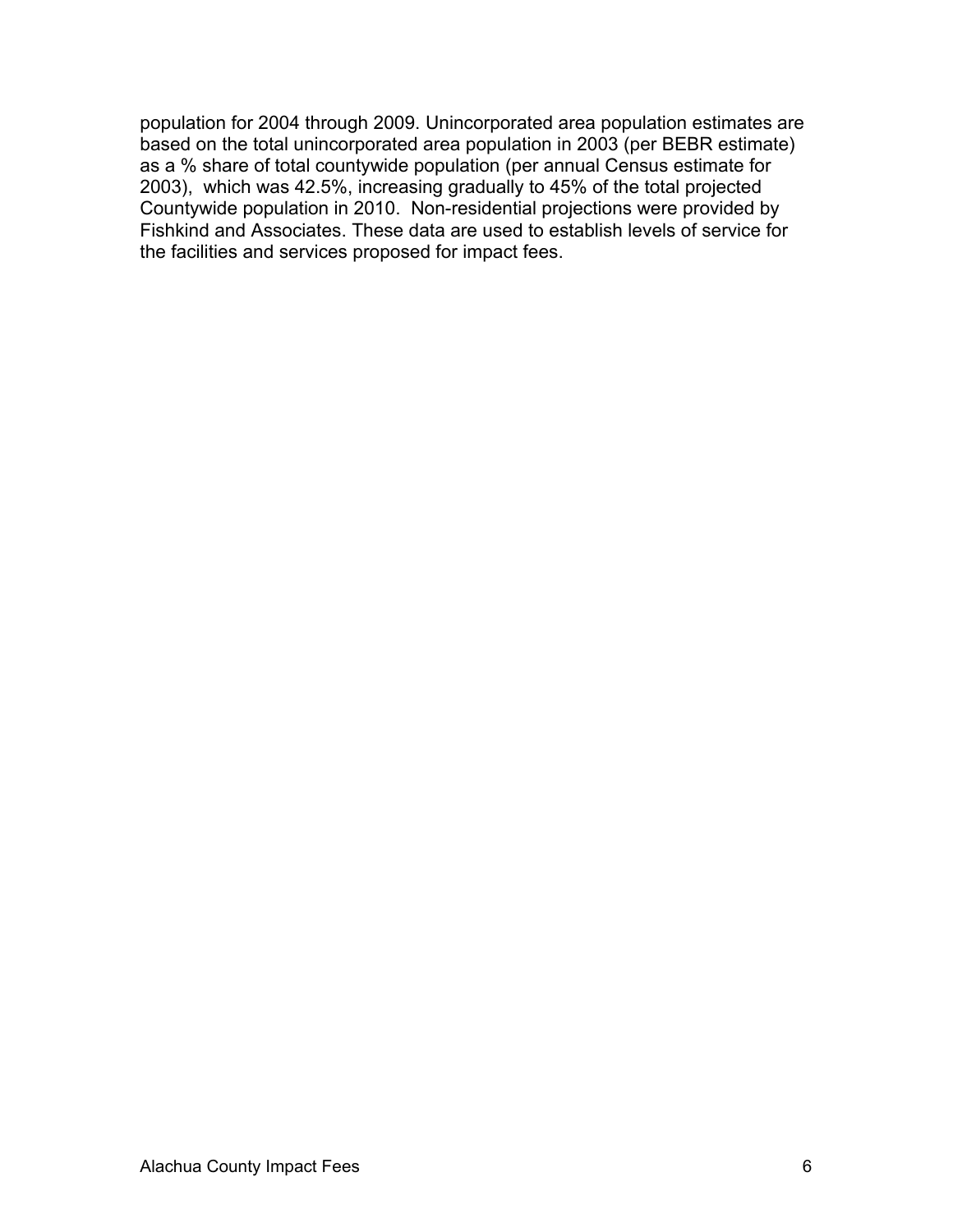## PUBLIC BUILDINGS (Countywide)

The existing supply of public buildings is setout below. These buildings are divided among the various uses – present use, future use, and non-countywide use. Buildings that are included in other impact fee calculations, such as fire stations, are excluded in this inventory. Only public buildings or portions of public buildings that provide a countywide service are included in the calculation.

| <b>Public Buildings - Square Feet</b> | 920,242       |  |  |  |  |
|---------------------------------------|---------------|--|--|--|--|
| <b>Population Served</b>              | 225,501       |  |  |  |  |
| Level of Service                      | 4.081         |  |  |  |  |
| Cost:                                 |               |  |  |  |  |
| Replacement cost of Public Buildings  | \$136,565,096 |  |  |  |  |
| <b>Outstanding Debt</b>               | \$44,018,572  |  |  |  |  |
| <b>Net Value</b>                      | \$92,546,524  |  |  |  |  |
| Total Floor Area                      | 208,430,255   |  |  |  |  |
| Cost per Foot                         | \$0.444       |  |  |  |  |
|                                       |               |  |  |  |  |

#### **TABLE PB1 PUBLIC BUILDING COSTS AND NEEDS**

Source: Alachua County Risk Management Division adjusted for Countywide use and other items.

The allocation of major buildings is shown below:

| <b>SPACE ALLOCATION</b>        |           |      |  |  |  |
|--------------------------------|-----------|------|--|--|--|
| <b>Administration Building</b> | 71,500    | 100% |  |  |  |
| Clerk of Court (4th Floor)     | 13,534    | 19%  |  |  |  |
| Property Appraiser (2nd Floor) | 7,860     | 11%  |  |  |  |
| Property Appraiser (1st Floor) | 2,950     | 4%   |  |  |  |
| <b>Tax Collector</b>           | 12,681    | 18%  |  |  |  |
| <b>SOE</b>                     | 3,684     | 5%   |  |  |  |
| <b>Included</b>                |           | 57%  |  |  |  |
| <b>Wilson Building</b>         | 28,004    | 100% |  |  |  |
| TDC                            | 850       | 3%   |  |  |  |
| <b>Court Services</b>          | 14,654    | 52%  |  |  |  |
| <b>Included</b>                |           | 55%  |  |  |  |
| <b>Star Garage</b>             | 16,302    | 100% |  |  |  |
| Guardian Ad Litem              | 6,785     | 42%  |  |  |  |
| EEO                            | 2,920     | 18%  |  |  |  |
| <b>Included</b>                |           | 60%  |  |  |  |
| <b>Facilities Allocation</b>   |           |      |  |  |  |
| Included SF                    | 920,242   |      |  |  |  |
| Total SF                       | 1,281,716 |      |  |  |  |
| Included/Total                 |           | 72%  |  |  |  |

#### **TABLE PB2 SPACE ALLOCATION**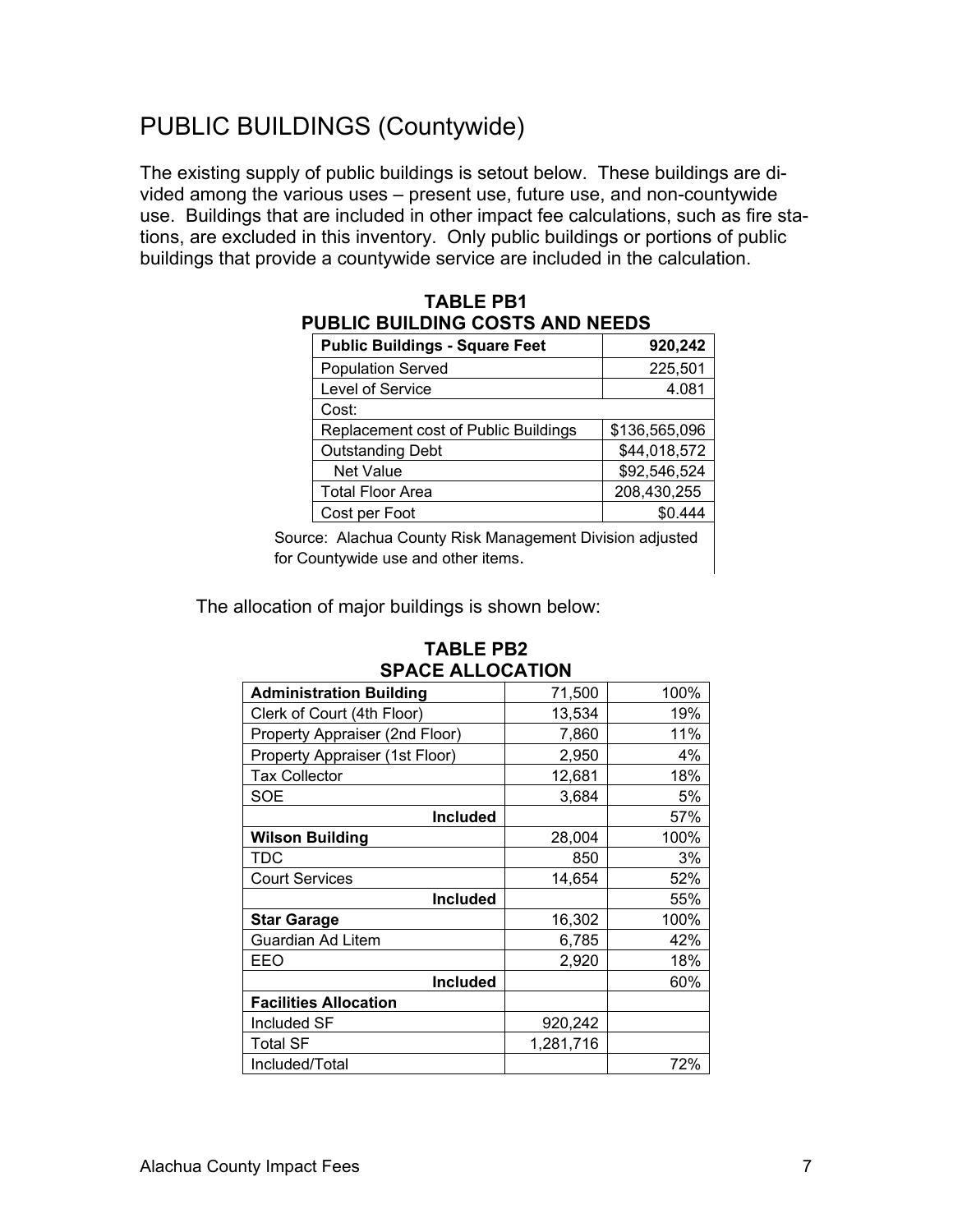#### **TABLE PB3 INVENTORY OF PUBLIC BUILDINGS AND ALLOCATION OF COUNTYWIDE USAGE**

|                                   | <b>Total</b> | <b>Total</b> | $% In-$ | <b>Adjusted</b> | <b>Adjusted</b> |
|-----------------------------------|--------------|--------------|---------|-----------------|-----------------|
| <b>INVENTORY</b>                  | Sq Ft        | <b>Value</b> | cluded  | <b>Size</b>     | <b>Value</b>    |
| <b>Administration Bldg</b>        | \$71,500     | \$8,700,950  | 57%     | 40,709          | \$4,953,944     |
| Wilson Bldg                       | \$28,004     | \$2,198,945  | 55%     | 15,504          | \$1,217,413     |
| Judical/Cths Bldg                 | \$101,000    | \$18,862,779 | 100.0%  | 101,000         | \$18,862,779    |
| <b>Public Defender</b>            | \$20,040     | \$1,738,213  | 100.0%  | 20,040          | \$1,738,213     |
| <b>Admin Annex</b>                | \$12,408     | \$1,319,980  | 0.0%    | $\mathbf{0}$    | \$0             |
| Growth Management                 | \$10,400     | \$655,435    | 0.0%    | $\mathbf 0$     | \$0             |
| Fire/Rescue Offices               | \$13,600     | \$1,132,538  | 0.0%    | $\mathbf 0$     | \$0             |
| <b>Facilities Shop</b>            | \$7,874      | \$300,551    | 72.0%   | 5,591           | \$213,391       |
| Voting Machine Whse               | \$8,800      | \$5,326      | 100.0%  | 8,800           | \$5,326         |
| Sheriff's Radio Bldg              | \$600        | \$10,414     | 100.0%  | 600             | \$10,414        |
| Storage                           | \$110        | \$3,995      | 100.0%  | 110             | \$3,995         |
| <b>Record Storage Clerk</b>       | \$10,200     | \$3,995      | 100.0%  | 10,200          | \$3,995         |
| <b>Facilities Strg</b>            | \$200        | \$3,995      | 72.0%   | 142             | \$2,836         |
| Fire/Rescue Bike T                | \$336        | \$26,226     | 0.0%    | 0               | \$0             |
| Fire/Rescue Clnc/Ann              | \$34,462     | \$0          | 0.0%    | 0               | \$0             |
| <b>Agricultural Center</b>        | \$10,230     | \$708,420    | 100.0%  | 10,230          | \$708,420       |
| <b>Agricultural Center Garage</b> | \$1,350      | \$56,063     | 100.0%  | 1,350           | \$56,063        |
| <b>Animal Shelter</b>             | \$28,267     | \$1,598,951  | 0.0%    | 0               | \$0             |
| Exht. Bldg Fairgrounds            | \$28,750     | \$2,002,871  | 100.0%  | 28,750          | \$2,002,871     |
| Fairgrounds Bldg                  | \$13,080     | \$148,453    | 100.0%  | 13,080          | \$148,453       |
| <b>Frgrds Frt Gate</b>            | \$1,260      | \$20,827     | 100.0%  | 1,260           | \$20,827        |
| <b>Adult Detention Center</b>     | \$298,000    | \$55,474,646 | 100.0%  | 298,000         | \$55,474,646    |
| <b>Work Release Facility</b>      | \$15,400     | \$320,631    | 100.0%  | 15,400          | \$320,631       |
| <b>AC Corrections Dorm</b>        | \$5,400      | \$0          | 100.0%  | 5,400           | \$0             |
| Trailer/Office                    | \$400        | \$0          | 100.0%  | 400             | \$0             |
| Adult Detention Mod #1            | \$2,100      | \$29,909     | 100.0%  | 2,100           | \$29,909        |
| Adult Detention Mod #2            | \$2,100      | \$31,242     | 100.0%  | 2,100           | \$31,242        |
| Adult Detention Shed #1           | \$200        | \$3,995      | 100.0%  | 200             | \$3,995         |
| Adult Detention Shed #2           | \$200        | \$3,995      | 100.0%  | 200             | \$3,995         |
| Metamorphosos                     | \$6,137      | \$120,917    | 100.0%  | 6,137           | \$120,917       |
| Public Works Dept.                | \$7,800      | \$744,170    | 0.0%    | 0               | \$0             |
| Public Works Warehouse            | \$7,500      | \$288,538    | 0.0%    | 0               | \$0             |
| Public Works Main Bldg            | \$12,000     | \$428,590    | $0.0\%$ | 0               | \$0             |
| Public Works Equip. Shop          | \$3,000      | \$52,305     | 0.0%    | 0               | \$0             |
| <b>Public Works Storage</b>       | \$2,750      | \$28,816     | 0.0%    | 0               | \$0             |
| <b>Public Works Storage</b>       | \$2,000      | \$82,454     | 0.0%    | 0               | \$0             |
| <b>Public Works Storage</b>       | \$858        | \$6,659      | 0.0%    | 0               | \$0             |
| Main Office                       | \$2,288      | \$135,376    | 0.0%    | 0               | \$0             |
| Leachate Disp F                   | \$3,300      | \$283,928    | $0.0\%$ | 0               | \$0             |
| Trainer 3 & 4                     | \$720        | \$67,808     | $0.0\%$ | 0               | \$0             |
| Trailer & 2                       | \$200        | \$20,827     | 0.0%    | 0               | \$0             |
| Scalehouse                        | \$200        | \$3,995      | 0.0%    | 0               | \$0             |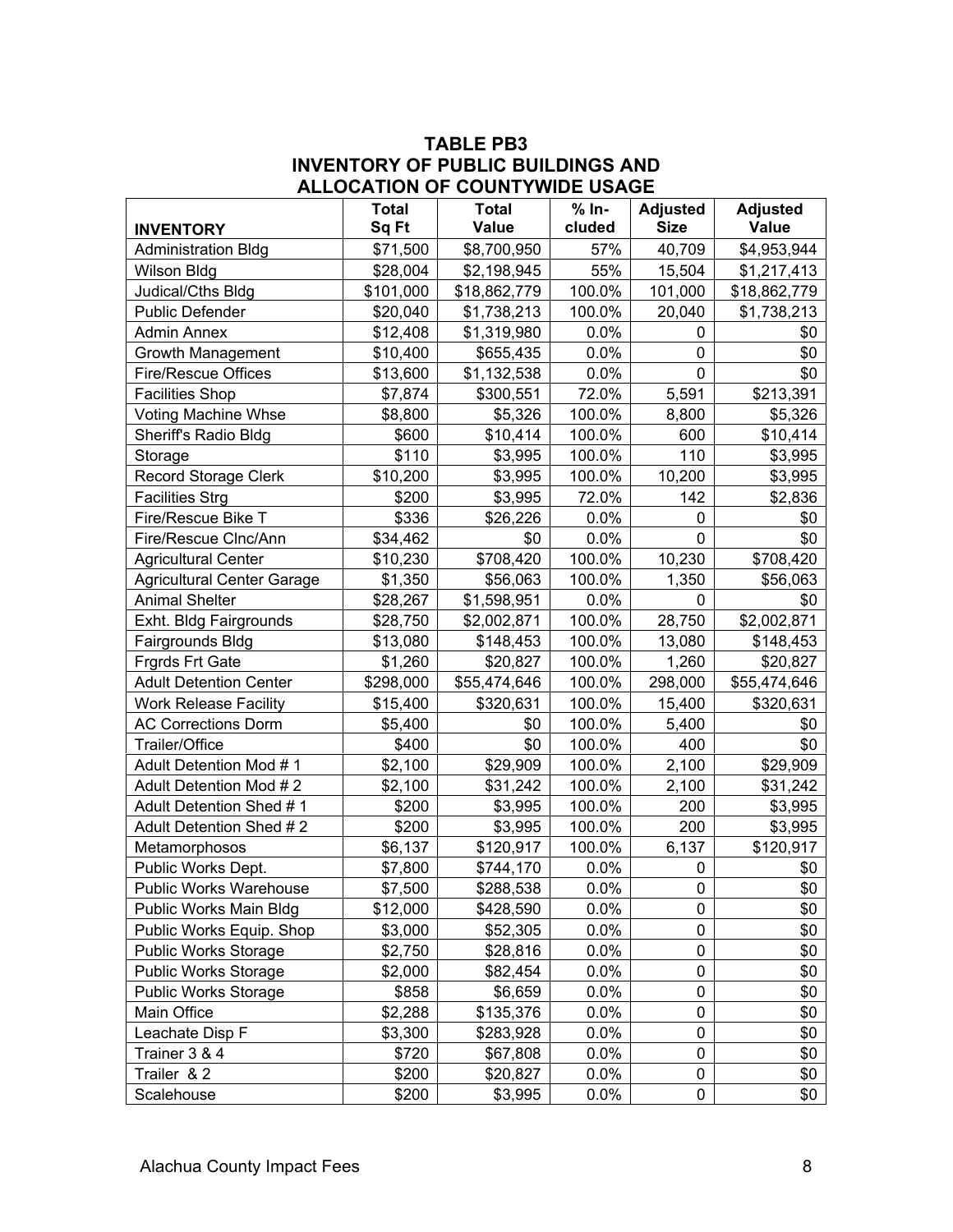|                                     | <b>Total</b> | <b>Total</b> | $% In-$ | <b>Adjusted</b> | <b>Adjusted</b> |
|-------------------------------------|--------------|--------------|---------|-----------------|-----------------|
| <b>INVENTORY</b>                    | Sq Ft        | <b>Value</b> | cluded  | <b>Size</b>     | Value           |
| Port Storage Bldg                   | \$220        | \$3,995      | 0.0%    | 0               | \$0             |
| <b>Bailing Building</b>             | \$1,160      | \$19,495     | 0.0%    | 0               | \$0             |
| Port Office Building                | \$192        | \$11,744     | 0.0%    | 0               | \$0             |
| Materials Storage                   | \$4,544      | \$52,066     | 0.0%    | 0               | \$0             |
| <b>Crew Office Building</b>         | \$135        | \$6,659      | 0.0%    | 0               | \$0             |
| Carport                             | \$1,600      | \$3,995      | 0.0%    | 0               | \$0             |
| <b>Equipment Storage</b>            | \$3,200      | \$29,294     | 0.0%    | 0               | \$0             |
| <b>Fairbanks Collection Station</b> | \$144        | \$3,995      | 0.0%    | 0               | \$0             |
| High Springs Collection Stn.        | \$144        | \$2,664      | 0.0%    | 0               | \$0             |
| Phifer Ref. Collection              | \$144        | \$2,664      | 0.0%    | 0               | \$0             |
| N. Central Collection Center        | \$144        | \$3,995      | 100.0%  | 144             | \$3,995         |
| Tag Agency                          | \$3,650      | \$319,302    | 100.0%  | 3,650           | \$319,302       |
| <b>Home Economics Building</b>      | \$1,320      | \$96,385     | 100.0%  | 1,320           | \$96,385        |
| Vehicle Inspection Station          | \$12,145     | \$322,064    | 0.0%    | 0               | \$0             |
| <b>Voting Machine Whse</b>          | \$13,954     | \$0          | 100.0%  | 13,954          | \$0             |
| Maint. Grounds Building             | \$1,120      | \$26,154     | 72.0%   | 795             | \$18,569        |
| Maint. Grounds Shed 1               | \$276        | \$5,326      | 72.0%   | 196             | \$3,781         |
| Maint. Grounds Shed 2               | \$276        | \$5,326      | 72.0%   | 196             | \$3,781         |
| Maint. Grounds Shed 3               | \$276        | \$5,326      | 72.0%   | 196             | \$3,781         |
| Maint. Mower Shed                   | \$80         | \$2,664      | 72.0%   | 57              | \$1,891         |
| Fire/Rescue EMT # 5                 | \$1,500      | \$125,199    | 0.0%    | 0               | \$0             |
| Fire/Rescue EMT # 6                 | \$2,520      | \$79,313     | 0.0%    | 0               | \$0             |
| Fire/Rescue EMT #7                  | \$1,500      | \$15,503     | 0.0%    | 0               | \$0             |
| Fire/Rescue EMT # 9                 | \$1,500      | \$15,503     | 0.0%    | 0               | \$0             |
| Fire/Rescue EMT #8                  | \$4,380      | \$15,503     | 0.0%    | 0               | \$0             |
| Fire/Rescue EMT # 18/19             | \$5,140      | \$325,959    | 0.0%    | 0               | \$0             |
| Jonesville Fire Station             | \$3,000      | \$57,393     | 0.0%    | 0               | \$0             |
| <b>Fireman's Quarters</b>           | \$770        | \$0          | 0.0%    | 0               | \$0             |
| Mobile Home                         | \$0          | \$0          | 0.0%    | 0               | \$0             |
| <b>State Attorney</b>               | \$34,320     | \$3,041,976  | 100.0%  | 34,320          | \$3,041,976     |
| <b>Farmers Market</b>               | \$5,060      | \$76,035     | 100.0%  | 5,060           | \$76,035        |
| <b>Farmers Market Rest Room</b>     | \$480        | \$49,404     | 100.0%  | 480             | \$49,404        |
| Poe Springs Park Mul.               | \$2,975      | \$233,090    | 0.0%    | 0               | \$0             |
| Poe Springs Gate HS                 | \$444        | \$11,744     | 0.0%    | 0               | \$0             |
| Poe Springs Pump HS                 | \$224        | \$6,659      | 0.0%    | 0               | \$0             |
| Poe Springs Con. Bldg               | \$1,979      | \$155,108    | 0.0%    | 0               | \$0             |
| Poe Springs Rest Room               | \$670        | \$61,149     | 0.0%    | 0               | \$0             |
| Poe Springs Shelter #1              | \$1,547      | \$37,899     | 0.0%    | 0               | \$0             |
| Poe Springs Shelter #2              | \$1,547      | \$37,899     | 0.0%    | 0               | \$0             |
| Poe Springs Shelter #3              | \$324        | \$2,664      | 0.0%    | 0               | \$0             |
| Poe Springs Shelter #4              | \$324        | \$2,664      | 0.0%    | 0               | \$0             |
| Fire Station #16                    | \$7,500      | \$501,143    | 0.0%    | 0               | \$0             |
| Fire Station #12                    | \$4,400      | \$375,363    | 0.0%    | 0               | \$0             |
| Winndixie Mall                      | \$0          | \$0          | 0.0%    | 0               | \$0             |
| Fire Station #15                    | \$4,014      | \$222,422    | 0.0%    | 0               | \$0             |
| Fire Station #21                    | \$0          | \$119,406    | 0.0%    | 0               | \$0             |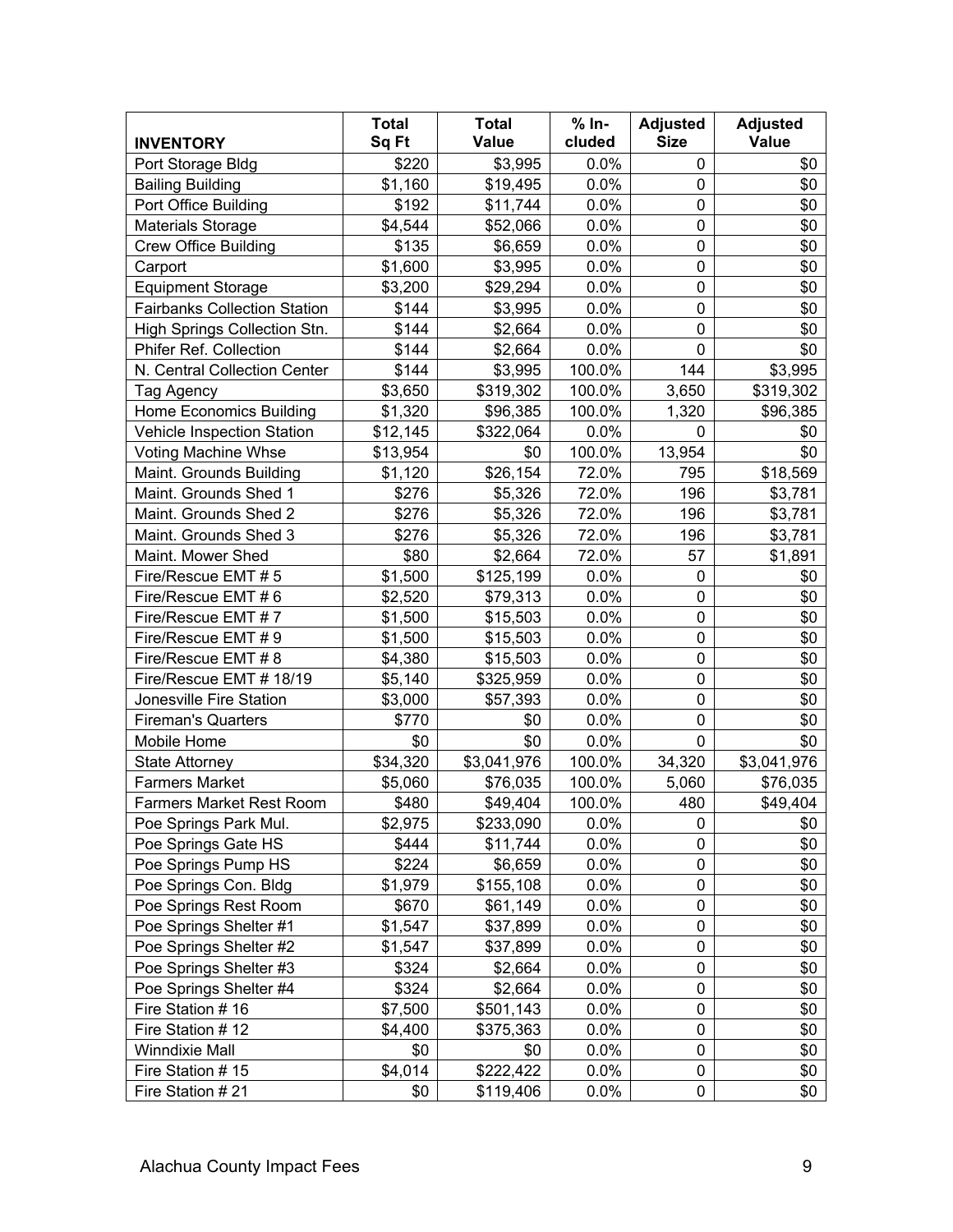| <b>INVENTORY</b>              | <b>Total</b><br>Sq Ft | <b>Total</b><br>Value | $% In-$<br>cluded | <b>Adjusted</b><br><b>Size</b> | <b>Adjusted</b><br>Value |
|-------------------------------|-----------------------|-----------------------|-------------------|--------------------------------|--------------------------|
| <b>Transfer Station</b>       | \$27,900              | \$245,932             | 0.0%              | 0                              | \$0                      |
| Admin Bldg                    | \$3,100               | \$64,472              | 0.0%              | $\overline{0}$                 | \$0                      |
| Scalehouse                    | \$504                 | \$41,027              | 0.0%              | 0                              | \$0                      |
| <b>Hazard Household</b>       | \$5,490               | \$14,064              | 0.0%              | 0                              | \$0                      |
| <b>Training Bldg</b>          | \$800                 | \$20,600              | 0.0%              | 0                              | \$0                      |
| Recvy Mat Proc.               | \$21,667              | \$257,500             | 0.0%              | 0                              | \$0                      |
| <b>Fleet Maintenance Bldg</b> | \$4,000               | \$82,400              | 0.0%              | $\overline{0}$                 | \$0                      |
| <b>Sheriff's Office</b>       | \$56,000              | \$5,142,319           | 100.0%            | 56,000                         | \$5,142,319              |
| Sheriff's Vehicle Maint.      | \$4,735               | \$216,300             | 100.0%            | 4,735                          | \$216,300                |
| 911 Comm Center               | \$0                   | \$5,188,432           | 100.0%            | 0                              | \$5,188,432              |
| 911 Comm Center               | \$23,870              | \$15,393,792          | 100.0%            | 23,870                         | \$15,393,792             |
| Health/community services     | \$71,158              | \$3,467,878           | 100.0%            | 71,158                         | \$3,467,878              |
| Fire/Rescue St/Gar.           | \$4,320               | \$0                   | 0.0%              | 0                              | \$0                      |
| <b>Clock Tower</b>            | \$144                 | \$20,600              | 100.0%            | 144                            | \$20,600                 |
| Public Health MD/B            | \$0                   | \$101,607             | 100.0%            | 0                              | \$101,607                |
| Public Health MD/BL           | \$0                   | \$101,607             | 100.0%            | $\overline{0}$                 | \$101,607                |
| Public Health MD/BL           | \$0                   | \$93,869              | 100.0%            | $\overline{0}$                 | \$93,869                 |
| <b>Court Services</b>         | \$1,800               | \$25,750              | 100.0%            | 1,800                          | \$25,750                 |
| <b>Union Station EPA</b>      | \$8,800               | \$30,900              | 0.0%              | 0                              | \$0                      |
| Fire-Rescue EMT               | \$1,200               | \$20,600              | 0.0%              | 0                              | \$0                      |
| <b>Butler Tag Agency</b>      | \$2,700               | \$41,200              | 100.0%            | 2,700                          | \$41,200                 |
| Sun Plaza Tag Agency          | \$2,160               | \$41,200              | 100.0%            | 2,160                          | \$41,200                 |
| <b>Gator Apartments D-21</b>  | \$1,200               | \$20,600              | 0.0%              | $\Omega$                       | \$0                      |
| <b>Rest Room/Pavilion</b>     | \$0                   | \$51,500              | 0.0%              | 0                              | \$0                      |
| Star Garage                   | \$16,302              | \$20,600              | 60%               | 9,705                          | \$12,264                 |
| New Courthouse                | \$118,000             | \$20,194,236          | 85.0%             | 100,300                        | \$17,165,101             |
| <b>TOTAL</b>                  | \$1,281,716           | \$155,018,824         | 72%               | 920,242                        | \$136,565,096            |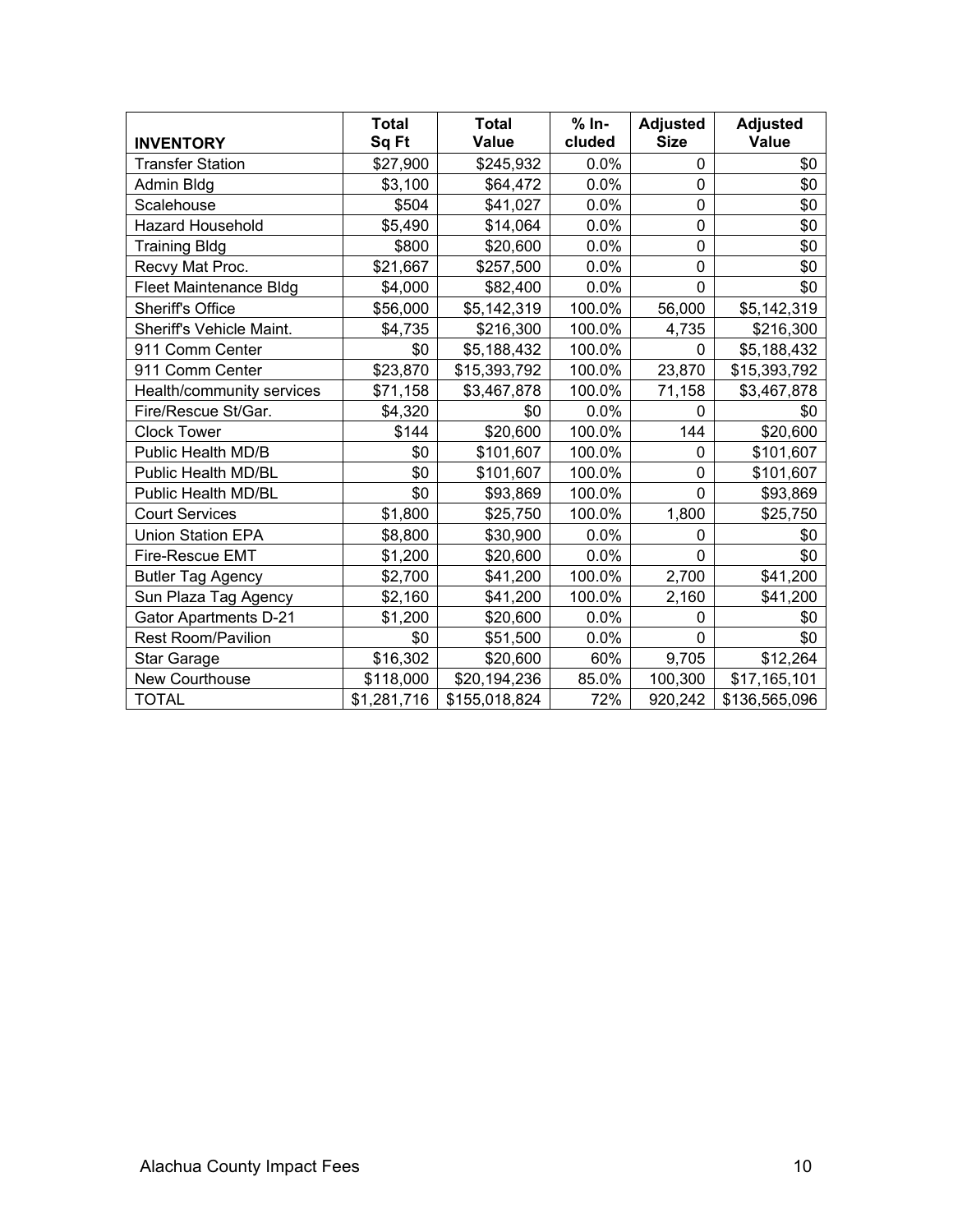## PARKS AND RECREATION (Unincorporated-Residential Only)

The inventory of parks and population served are:

| PARK INVENTORY AND LEVEL OF SERVICE<br><b>ALACHUA COUNTY</b> |              |                  |                                    |                     |                   |  |
|--------------------------------------------------------------|--------------|------------------|------------------------------------|---------------------|-------------------|--|
|                                                              |              | <b>Acres</b>     |                                    | Per 1,000           |                   |  |
| Park Type                                                    | <b>Total</b> | <b>Developed</b> | <b>Population</b><br><b>Served</b> | Unincorp-<br>orated | Incorp-<br>orated |  |
| Pocket                                                       | 0.00         | 0.00             | 97,388                             | 0.000               | 0.000             |  |
| Neighborhood                                                 | 60.55        | 33.55            | 97,388                             | 0.345               | 0.000             |  |
| Community                                                    | 157.30       | 59.30            | 225,501                            | 0.263               | 0.263             |  |
| Regional                                                     | 0.00         | 0.00             | 225,501                            | 0.000               | 0.000             |  |
| <b>Special Facility</b>                                      | 1,208.42     | 1,208.42         | 225,501                            | 5.359               | 5.359             |  |
| School                                                       | 1,094.60     | 1,094.60         | 225,501                            | 4.854               | 4.854             |  |
| Total                                                        | 2,520.87     | 2,395.87         |                                    | 10.820              | 10.476            |  |
| County                                                       | 1,426.28     | 1,301.28         |                                    |                     |                   |  |

**TABLE P1** 

Source: Alachua County Department of Parks, February 2004.

| TABLE P2                        |
|---------------------------------|
| <b>DEVELOPED PARK INVENTORY</b> |

| <b>Developed Park Inventory</b> | <b>Acres</b> | <b>Population</b><br><b>Served</b> | Level of<br><b>Service</b> |
|---------------------------------|--------------|------------------------------------|----------------------------|
| <b>Countywide Parks</b>         | 1.267.72     | 225,501                            | 5.62                       |
| Unincorporated Area Parks       | 33.55        | 97.388                             | 0.34                       |
| <b>School Parks</b>             | 1.094.60     | 225,501                            | 4.85                       |

Source: Alachua County Department of Parks, February 2004.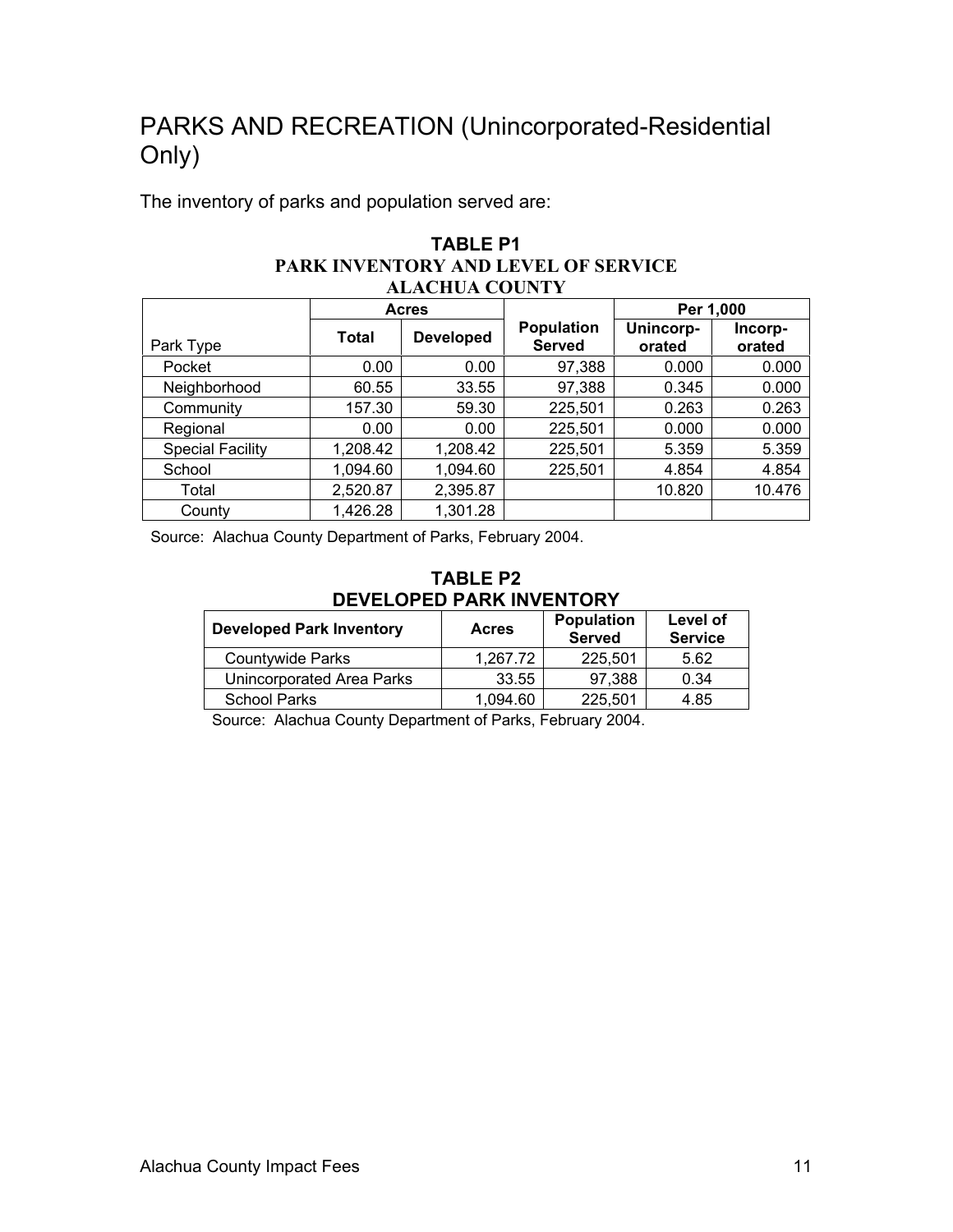|                   |        | <b>Provided By</b>            | <b>Area Served</b>  |                 |  |
|-------------------|--------|-------------------------------|---------------------|-----------------|--|
| <b>FACILITY</b>   | County | <b>School</b><br><b>Board</b> | Unincorp-<br>orated | County-<br>wide |  |
| Picnic            | 17     | 0                             | 3                   | 14              |  |
| Baseball          | 0      | 9                             | 0                   | 9               |  |
| Softball          | 5      | 35                            | 3                   | 34              |  |
| Soccer            | 6      | 54                            | 1                   | 58              |  |
| Football          | 0      | 15                            | 0                   | 15              |  |
| Playground        | 11     | 60                            | 4                   | 64              |  |
| Hard court        | 0      | 42                            | 0                   | 42              |  |
| <b>Basketball</b> | 6      | 84.5                          | 3                   | 84.5            |  |
| Tennis            | 0      | 21                            | 0                   | 21              |  |
| Volleyball        | 9      | 16                            | 0                   | 25              |  |
| <b>Track</b>      | 0      | 10                            | 0                   | 10              |  |
| Trails            | 5      | 4                             | 0                   | 9               |  |
| Handball          | 0      | 7                             | 0                   | 7               |  |
| Gym/Center        | 0      | 15                            | 0                   | 15              |  |
| Pool              | 0      | 0                             | 0                   | 0               |  |

#### **TABLE P3 RECREATION FACILITY INVENTORY**

Source: Alachua County Department of Parks, February 2004.

#### **TABLE P4 PARK & RECREATION LEVELS OF SERVICE AND COSTS**

|                                   | <b>COUNTY</b>  |              |                |
|-----------------------------------|----------------|--------------|----------------|
|                                   | Unincorporated | Incorporated | <b>Schools</b> |
| Land per 1,000 Population         | 5.97           | 5.62         | 4.85           |
| Land per Dwelling - Acres         | 0.014          | 0.013        | 0.011          |
| Land Cost per Acre:               |                |              |                |
| Acquisition                       | \$5,676        | \$5,676      | \$5,676        |
| Development                       | \$7,500        | \$7,500      | \$7,500        |
| Land Cost per Dwelling            | \$178.11       | \$167.82     | \$144.90       |
| <b>Facility Cost per Dwelling</b> | \$48.37        | \$48.37      | \$701.99       |
| <b>Total Cost per Dwelling</b>    | \$226.48       | \$216.19     | \$846.89       |
| Per Square Foot                   | \$0.126        | \$0.120      | \$0.470        |

Source: Alachua County Department of Parks, February 2004.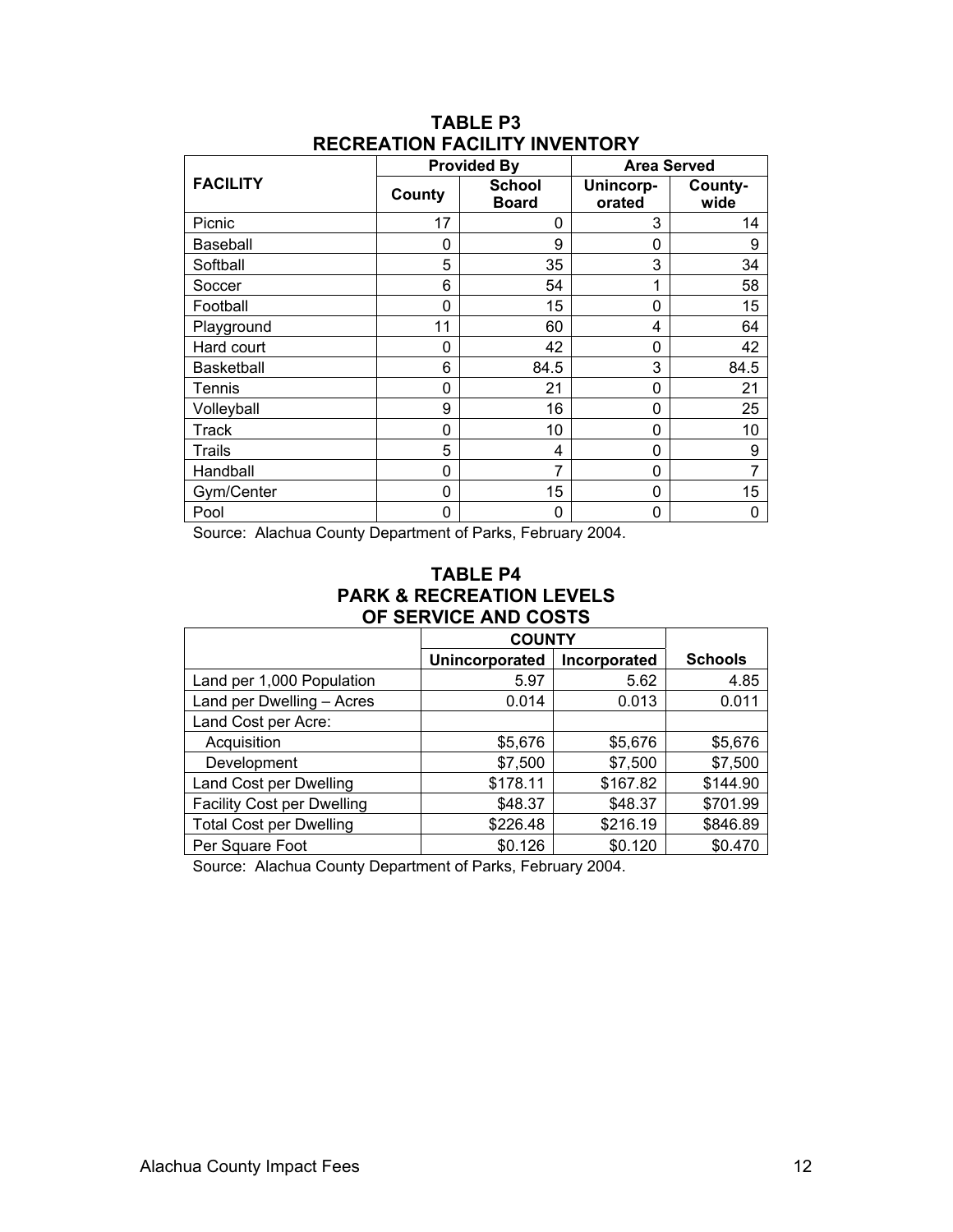## Fire & Rescue

Fire and rescue inventory and level of service are:

#### TABLE FR1 **FIRE LEVEL OF SERVICE ALACHUA COUNTY**

| <b>Existing Fire Stations</b> | 5           |
|-------------------------------|-------------|
| Area Served - Unincorporated  | 95,413      |
| Population per Station        | 19,083      |
| Value per Station             | \$912,615   |
| Value of Stations             | \$4,563,075 |
| Value of Equipment            | \$4,200,000 |
| <b>Total Value</b>            | \$8,763,075 |
| <b>Outstanding Debt</b>       | \$1,221,699 |
| <b>Net Fire Service Cost</b>  | \$7,541,376 |
| Unincorporated Floor Area     | 99,389,643  |
| Cost per Foot                 | \$0.076     |

SOURCE: Alachua County Department of Fire/ Rescue Services, March 2004

#### **TABLE FR2 RESCUE LEVEL OF SERVICE ALACHUA COUNTY**

| <b>Existing Rescue Stations</b> | 11          |
|---------------------------------|-------------|
| Free Standing & County Provided | 3           |
| Free Standing & County Leased   | 2           |
| Area Served - Countywide        | 225,501     |
| Population per Station          | 75,167      |
| <b>Collocated Stations</b>      | 6           |
| Value per Station               | \$517,583   |
| Value of Stations               | \$1,552,750 |
| Value of Equipment              | \$2,750,000 |
| <b>Total Value</b>              | \$4,302,750 |
| <b>Outstanding Debt</b>         | \$288,288   |
| <b>Net Rescue Cost</b>          | \$4,014,462 |
| Countywide Floor Area           | 208,430,255 |
| Cost per Foot                   | \$0.019     |

SOURCE: Alachua County Department of Fire/ Rescue Services, March 2004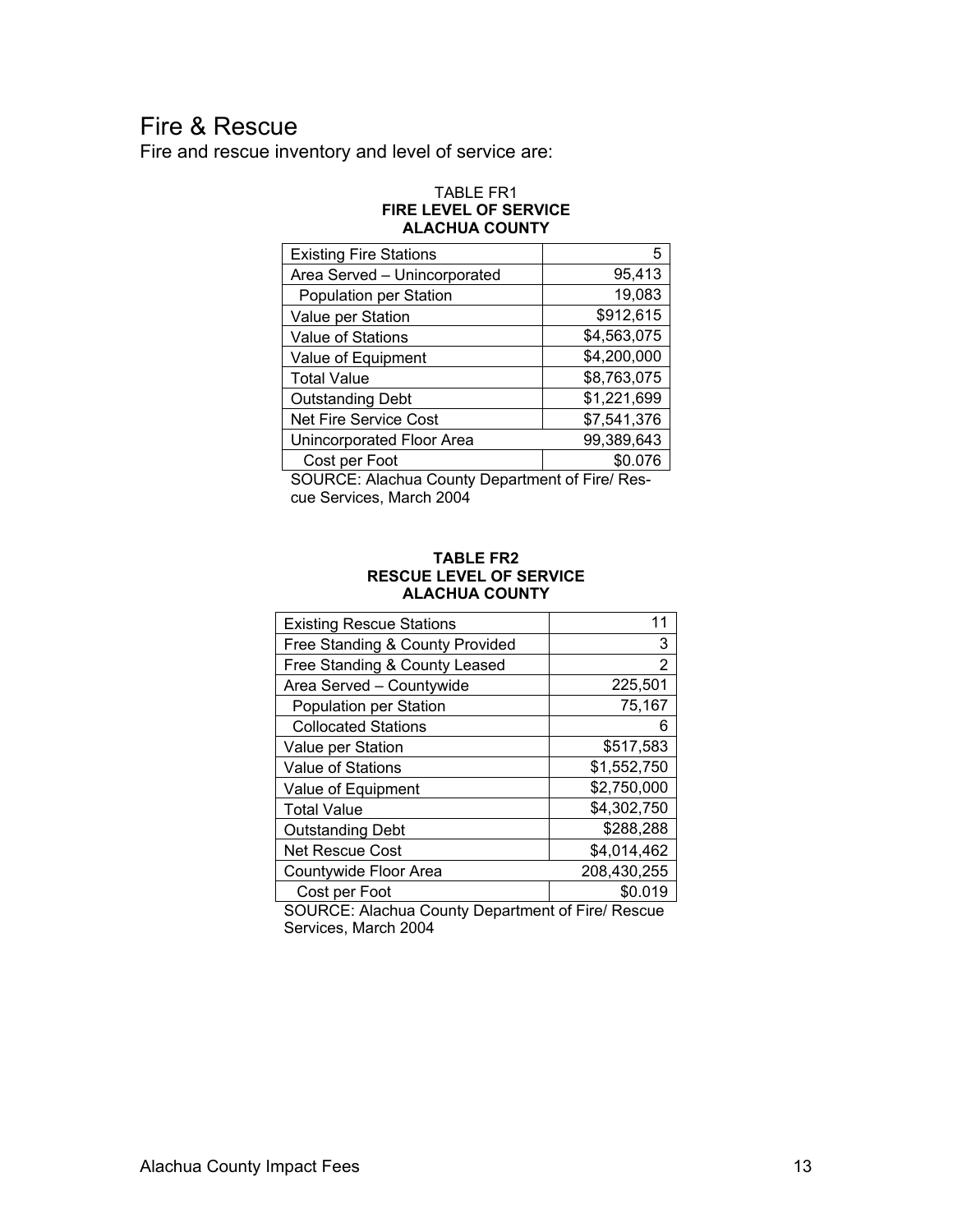## TRANSPORTATION (Countywide or Unincorporated Area Only)

The data presented in Table T1 are the cost parameters used in calculating impact on the road system, the cost of new roads and the net impact of growth on the road capital finance system. The sources are listed below. The formula for calculation is set out below.

#### TABLE T1

#### **ROAD COST PARAMETERS ALACHUA COUNTY**

| <b>PER LANE MILE ROAD COSTS:</b> |                     |                    |           |             |  |  |
|----------------------------------|---------------------|--------------------|-----------|-------------|--|--|
|                                  | <b>Construction</b> | <b>Engineering</b> | Total     |             |  |  |
| 2003                             | \$1,250,000         | \$250,000          | \$250,000 | \$1,750,000 |  |  |
|                                  | 71.43%              | 14.29%             | 14.29%    | 100.00%     |  |  |

 SOURCE: Florida Department of Transportation. Right of way costs estimated.

In Alachua County the primary means of financing road construction are motor fuel taxes paid to the federal, state and county governments. Secondary means include requiring developers to construct and dedicate road improvements and, potentially, impact fees. In order to establish a fair and proportionate set of road impact fees, it is necessary to give consideration to the amounts that new development pays toward the road improvements that will be needed. These payments will be in the form of motor fuel taxes that are devoted to capital improvements.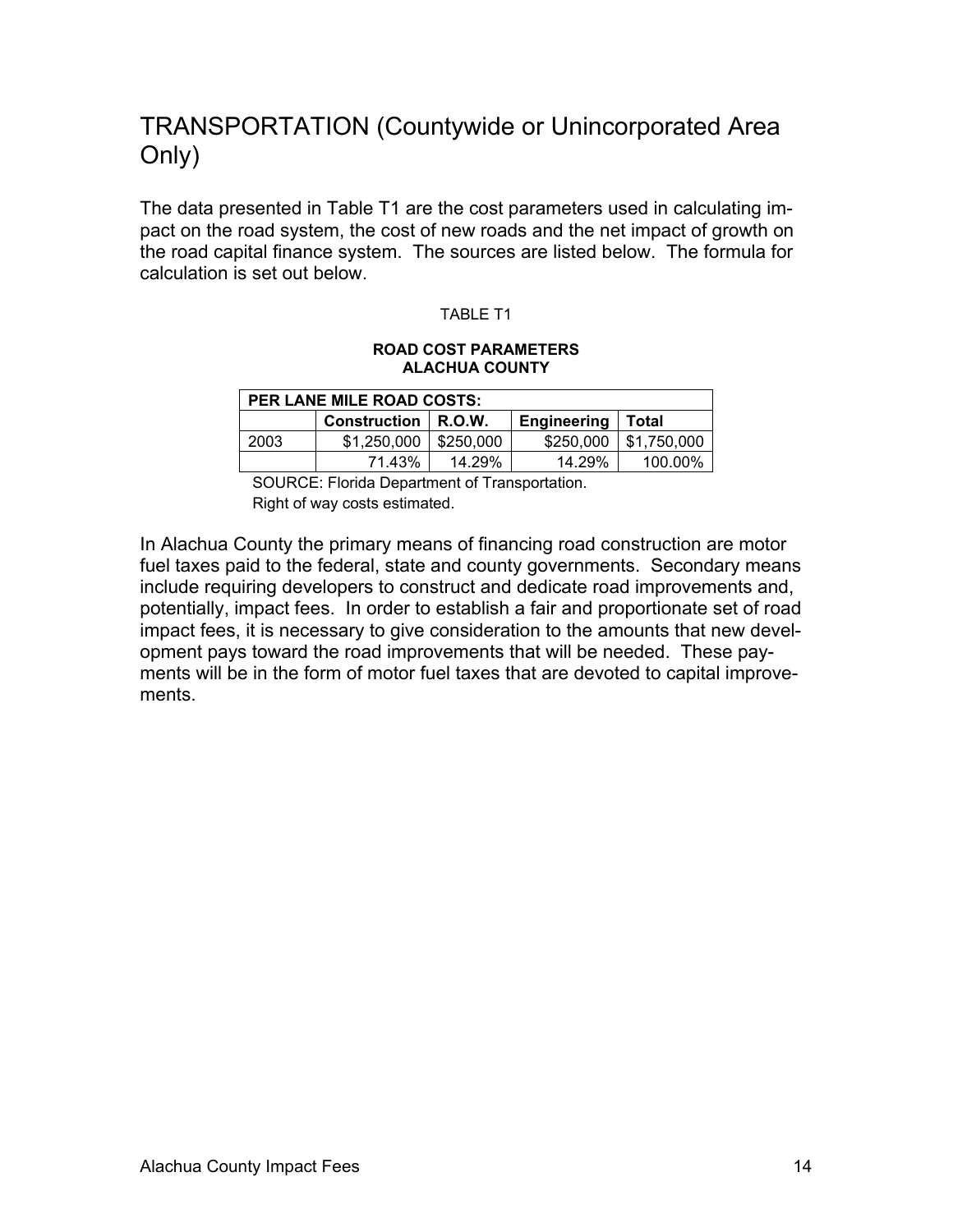#### TABLE T<sub>2</sub>

#### **ROAD IMPACT PARAMETERS ALACHUA COUNTY**

| <b>MOTOR FUEL TAXES</b>              | \$ PER<br><b>GALLON *</b> | % CAPI-<br>TAL | <b>EFFECTIVE</b><br><b>RATE</b> |
|--------------------------------------|---------------------------|----------------|---------------------------------|
| FEDERAL                              | \$0.167                   | 50.1%          | \$0.084                         |
| <b>STATE</b>                         | \$0.154                   | 43.4%          | \$0.067                         |
| CITY/COUNTY:                         |                           |                |                                 |
| 5TH & 6TH                            | \$0.020                   | 20.0%          | \$0.004                         |
| 7TH                                  | \$0.010                   | 0.0%           | \$0.000                         |
| 8TH                                  | \$0.010                   | $0.0\%$        | \$0.000                         |
| 9 <sup>TH</sup>                      | \$0.010                   | $0.0\%$        | \$0.000                         |
| <b>OPTIONAL 1</b>                    | \$0.060                   | 50.0%          | \$0.030                         |
| <b>OPTIONAL 2</b>                    | \$0.000                   | $0.0\%$        | \$0.000                         |
| TOTAL                                | \$0.430                   |                | \$0.185                         |
| OTHER PARAMETERS:                    |                           |                |                                 |
| <b>MILES PER GALLON</b>              |                           |                | 17.000                          |
| LANE CAPACITY (Vehicles Per Day)     |                           |                | 10,081                          |
| <b>CAPITALIZATION PERIOD (Years)</b> |                           |                | 25                              |
| <b>DISCOUNT RATE</b>                 |                           |                | 3.75%                           |
| PRESENT VALUE FACTOR                 | 16.043                    |                |                                 |

SOURCES: Alachua County, April 2003.

Florida Department of Transportation, "Florida's Transportation Tax Sources," January 1994.

Statistical Abstract of the US 1999, p. 651 and 652.

US Department of Transportation, website, for updated data.

NOTES: (1) The Federal tax of \$.184 is reduced to \$.1544 because \$0286 is transferred to mass transit and \$.001 is used to fund underground storage tank clean up.

\*(2) The motor fuel tax rates shown are for both gasoline and die-

sel, with the rate being a weighted average of the two.

Generally the traffic data shown in Table 3 are those presently used by the Alachua County Department of Public Works and by the Florida Department of Transportation. One exception is the introduction of a "pass-by" percentage. "Pass-by" measures the extent to which a particular use of land will "capture" existing trips that were passing-by the site rather than attracting new trips to the site. A study of "pass-by" trips was presented in the 1987, 1992, 1997 and the 2001 *ITE, Trip Generation Manual*. This study shows net road impact as a function of the size of the commercial destination. Not all trips to a particular building or development are new or impact trips. Rather, many new developments, especially retail developments, capture existing or "passer-by" trips. This factor is represented by the following formula: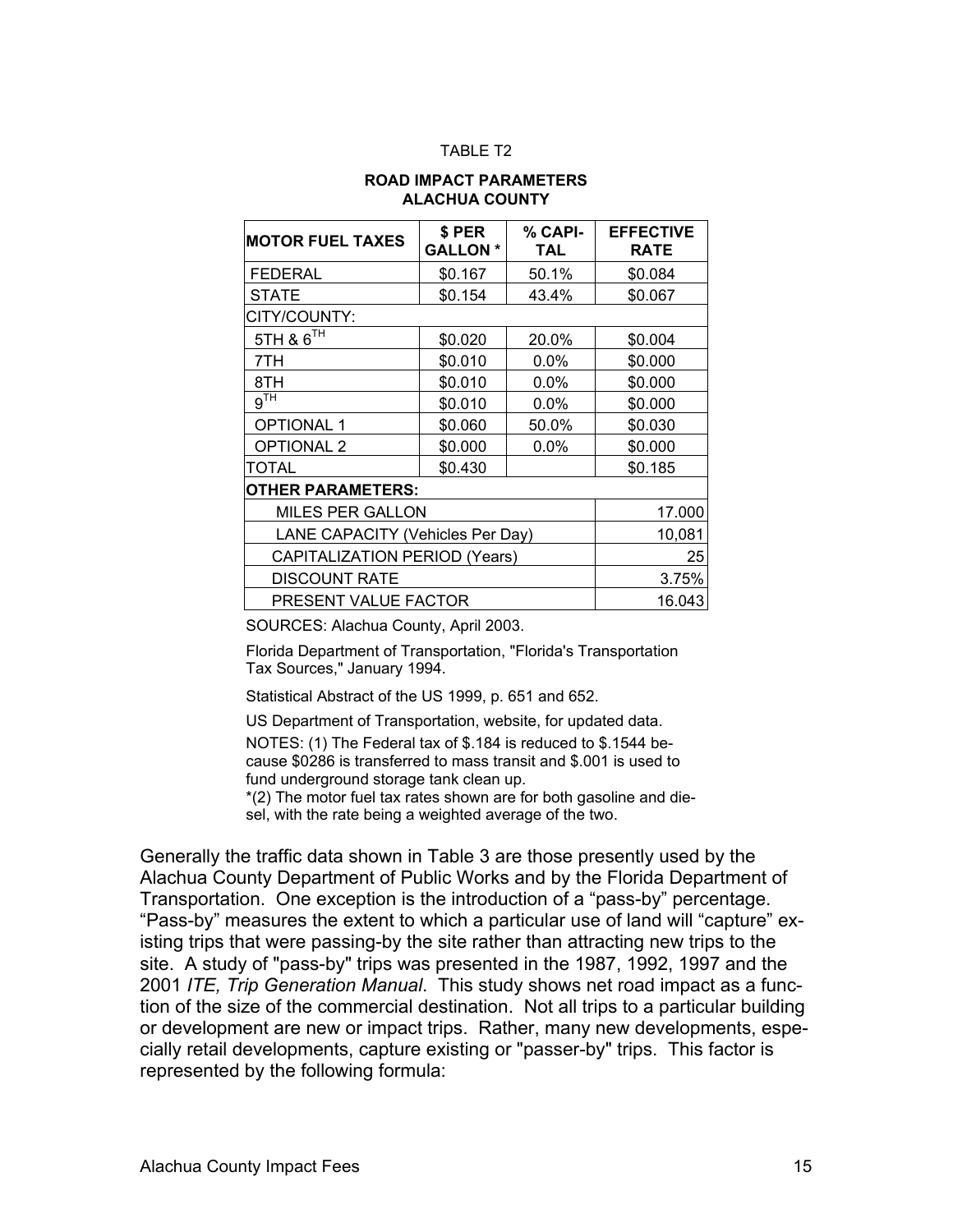#### ITE "PASS BY" FORMULA

Pass-By Trip % = 45.1 -  $[.0225 * (X)]$ 

X - 1,000 Square Feet Gross Leasable Area

#### TABLE T2a **PASS-BY TRIPS % OF TOTAL TRIP ENDS**

| <b>BUILDING</b>                   |      | <b>PASS-BY NEW TRIPS</b> |
|-----------------------------------|------|--------------------------|
| <b>SIZE</b>                       |      | PERCENT PERCENT          |
| Under 100,000 FT <sup>2</sup>     | 44.9 | 55.1                     |
| 100,000 - 199,999 FT <sup>2</sup> | 44.0 | 56.0                     |
| 200,000 - 399,999 FT <sup>2</sup> | 43.4 | 56.6                     |
| 400,000 FT <sup>2</sup> & Over    | 42.9 | 57.1                     |

SOURCE: Institute of Transportation Engineers, *TRIP GENERATION*, 6th Edition, 1997

#### **TABLE T2b LANE CAPACITY LOS "C" Non-State Roadways**

| Lanes                             | Capacity<br>Type     |                  | <b>Per Lane</b> |
|-----------------------------------|----------------------|------------------|-----------------|
|                                   | 14,600               | <b>Undivided</b> | 7,300           |
|                                   | 31,100               | Divided          | 7,775           |
| <b>LOS "D" Uninterrupted Flow</b> |                      |                  |                 |
|                                   | 19,600               | Undivided        | 9,800           |
|                                   | 61,800               | <b>Divided</b>   | 15,450          |
|                                   | <b>Grand Average</b> |                  | 10,081          |

SOURCE: Florida Dept. of Transportation, using Non-State Roadways at LOS D.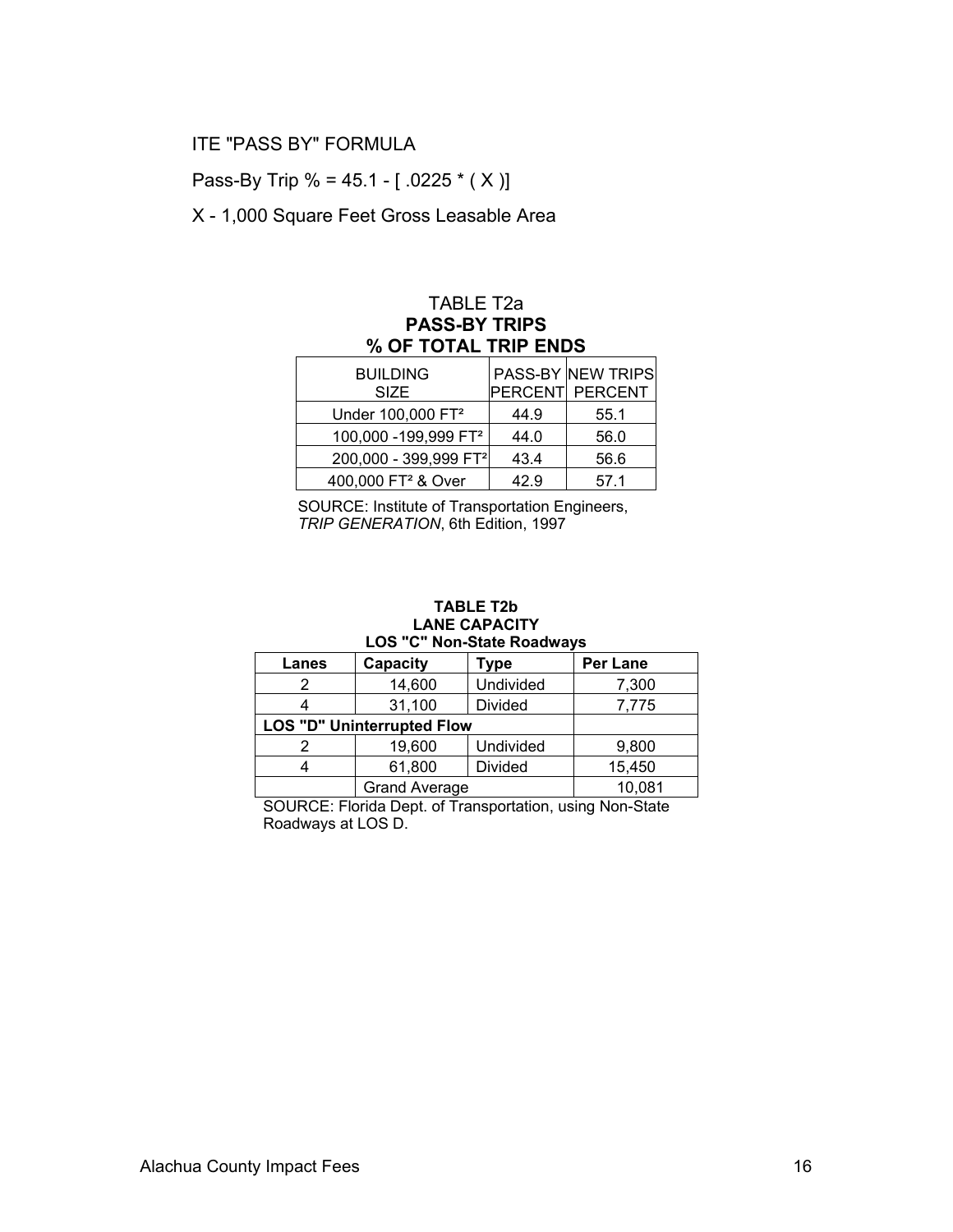| <b>TRIP LENGTHS (Miles):</b> | <b>TOTAL</b> | <b>ALACHUA</b><br><b>COUNTY</b> | <b>ON ARTERIAL &amp;</b><br><b>COLLECTOR ROADS</b> |
|------------------------------|--------------|---------------------------------|----------------------------------------------------|
| <b>All Trips</b>             | 9.06         | 7.25                            | 6.16                                               |
| To/From Work                 | 11.80        | 9.44                            | 8.02                                               |
| <b>Work Related Business</b> | 20.28        | 16.22                           | 13.79                                              |
| Shopping                     | 5.64         | 4.51                            | 3.84                                               |
| <b>Personal Business</b>     | 6.93         | 5.54                            | 4.71                                               |
| School/Church                | 5.98         | 4.78                            | 4.07                                               |
| Social & Recreational        | 11.24        | 8.99                            | 7.64                                               |
| <b>Travel on Local Roads</b> |              | 15%                             |                                                    |
| <b>Residential Based</b>     |              | 6.16                            |                                                    |
| Office Based                 |              |                                 | 6.37                                               |
| <b>Commercial Based</b>      |              |                                 | 4.67                                               |
| <b>Industrial Based</b>      |              |                                 | 7.65                                               |
| Recreational Based           |              |                                 | 7.64                                               |

**TABLE T3 AVERAGE TRIP LENGTHS** 

SOURCE: Patricia Hun and Jennifer Young, "Summary of Travel Trends: 1995 Nationwide Personal Transportation Survey," prepared for the US Dept. of Transportation, December 1999, p.12 & 13.

#### TABLE T4 **ROAD NEEDS BY LAND USE TYPE ALACHUA COUNTY**

| <b>LAND USE TYPE (UNIT)</b>                    |     | No. of       | Avg. Length | % New  | <b>New Roads</b> |
|------------------------------------------------|-----|--------------|-------------|--------|------------------|
|                                                |     | <b>Trips</b> | (Miles)     |        | (Lane Feet)      |
| <b>RESIDENTIAL:</b>                            |     |              |             |        |                  |
| Single Family Detached Unit                    | 210 | 9.57         | 6.2         | 100.0% | 15.42            |
| <b>Attached Housing Unit</b>                   | 230 | 5.86         | 6.2         | 100.0% | 9.45             |
| Multi-Family Unit                              | 220 | 6.72         | 6.2         | 100.0% | 10.82            |
| Mobile Home                                    | 240 | 4.99         | 6.2         | 100.0% | 8.03             |
| All Residential per 1,000 FT <sup>2</sup>      |     | 4.77         | 6.16        | 100.0% | 7.71             |
| NON-RESIDENTIAL:                               |     |              |             |        |                  |
| DRIVE-IN BANK PER 1,000 FT <sup>2</sup>        | 912 | 246.49       | 2.36        | 27.6%  | 41.92            |
| MINI-WAREHOUSE PER 1,000 FT <sup>2</sup>       | 151 | 2.50         | 4.71        | 95.0%  | 2.96             |
| HOTEL/MOTEL PER ROOM                           | 310 | 8.92         | 6.16        | 95.0%  | 13.68            |
| MOVIE THEATER PER SEAT                         | 443 | 1.76         | 7.64        | 100.0% | 3.54             |
| RACQUET CLUB PER COURT                         | 492 | 38.70        | 3.82        | 100.0% | 38.76            |
| CHURCH/SYNAGOGUE PER 1,000 FT <sup>2</sup>     | 560 | 9.11         | 4.07        | 100.0% | 9.72             |
| DAY CARE CENTER PER 1,000 FT <sup>2</sup>      | 565 | 79.26        | 2.03        | 70.0%  | 29.52            |
| QUALITY RESTAURANT PER 1,000 FT <sup>2</sup>   | 831 | 89.95        | 2.34        | 85.0%  | 46.78            |
| HIGH TURNOVER SIT-DOWN RESTAURANT PER 1,000 FT | 832 | 127.15       | 2.34        | 85.0%  | 66.11            |
| CAR SALES PER 1,000 FT <sup>2</sup>            | 841 | 33.34        | 3.84        | 95.0%  | 31.79            |
| OFFICE PER 1,000 FT <sup>2</sup> :             |     |              |             |        |                  |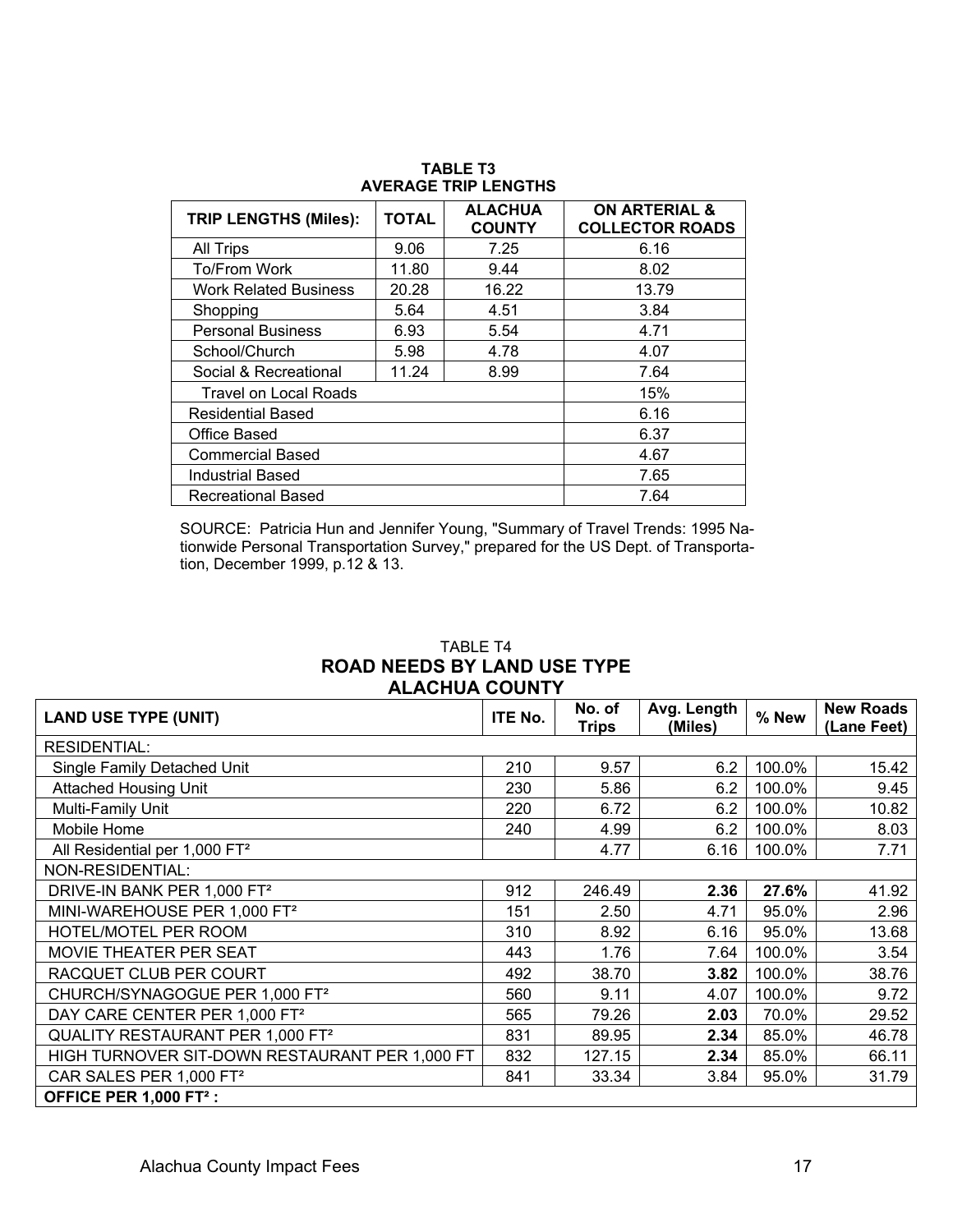| Under 100,000 FT <sup>2</sup>                         | For. | 13.76  | 6.37 | 95.0% | 21.81  |
|-------------------------------------------------------|------|--------|------|-------|--------|
| 100,000 - 199,999 FT <sup>2</sup>                     | For. | 12.15  | 6.37 | 95.0% | 19.27  |
| 200,000 - 399,999 FT <sup>2</sup>                     | For. | 10.36  | 6.37 | 95.0% | 16.42  |
| 400,000 FT <sup>2</sup> & Over                        | For. | 9.21   | 6.37 | 95.0% | 14.57  |
| <b>MEDICAL BUILDINGS:</b>                             |      |        |      |       |        |
| MEDICAL OFFICES PER 1,000 FT <sup>2</sup>             | 720  | 36.13  | 3.18 | 95.0% | 28.62  |
| HOSPITALS PER 1,000 FT <sup>2</sup>                   | 610  | 17.57  | 4.07 | 95.0% | 17.79  |
| NURSING HOME PER 1,000 FT <sup>2</sup>                | 620  | 6.10   | 6.16 | 95.0% | 9.35   |
| <b>INDUSTRIAL BUILDINGS:</b>                          |      |        |      |       |        |
| GEN. INDUSTRIAL PER 1,000 FT <sup>2</sup>             | 110  | 6.97   | 7.65 | 95.0% | 13.25  |
| WAREHOUSING PER 1,000 FT <sup>2</sup>                 | 150  | 4.96   | 7.65 | 95.0% | 9.45   |
| GENERAL COMMERCIAL RETAIL PER 1,000 FT <sup>2</sup> : |      |        |      |       |        |
| Under 100,000 FT <sup>2</sup>                         | For. | 71.16  | 4.7  | 55.1% | 48.00  |
| 100,000 - 199,999 FT <sup>2</sup>                     | For. | 58.93  | 4.7  | 56.0% | 40.39  |
| 200,000 - 399,999 FT <sup>2</sup>                     | For. | 46.23  | 4.7  | 56.6% | 32.00  |
| 400,000 FT <sup>2</sup> & Over                        | For. | 38.66  | 4.7  | 57.1% | 27.03  |
| PHARMACY WITH DRIVE THRU                              | 881  | 88.16  | 1.9  | 50.0% | 22.12  |
| <b>FAST FOOD RESTAURANT</b>                           | 834  | 496.12 | 1.9  | 35.0% | 87.17  |
| SERVICE STATION PER FUELING STN.                      | 844  | 168.56 | 1.9  | 20.0% | 16.95  |
| <b>CONVENIENCE RETAIL</b>                             | 851  | 737.99 | 1.9  | 27.6% | 102.12 |

NOTE: Mobile home rates are for mobile homes located within mobile home parks.

For.-- Rate determined by formulae set out below.

SOURCE: Institute of Transportation Engineers, Trip Generation, 7th Edition, 2001.

*NOTES TO TABLE T4: The office and commercial retail rates shown and only examples. The actual trip rates for these land uses will be determined by the following formulae:* 

*A. Office;* 

 *Total Daily Trips = Ln(T) = 0.77Ln(X) + 3.655 T = Total Daily Trips X = Area in 1,000 sq. ft. Ln = Natural Logarithm* 

*B. Shopping Center;* 

 *Total Daily Trips = Ln(T) = 0.65 Ln(X) + 5.83 T = Total Daily Trips X = Area in 1,000 sq. ft. Ln = Natural Logarithm* 

The data in Table 4 show the number of trip ends associated with each type of land development. For example, a single family home has 9.57 trip-ends per day – 4.785 outbound and 4.785 inbound. Each trip has a Alachua County average length of 6.2 miles per day on arterial and collector roads. This results in 29.5 miles of daily travel attributable to a single family home. The other half of the travel is attributable to the places that the homebound trips are starting from. With an average capacity of 10,081 vehicles per lane per day, one lane of road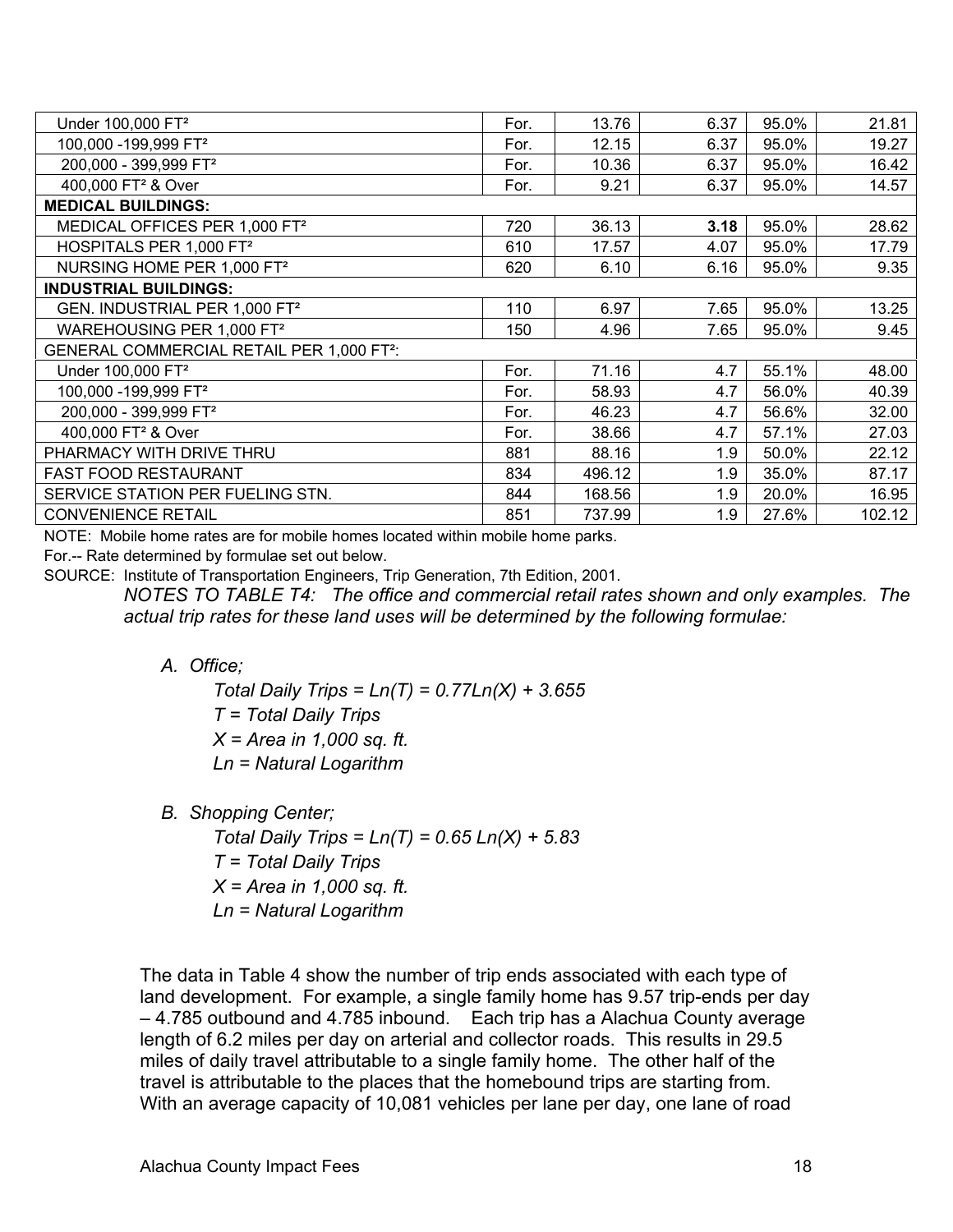15.42 feet long – to accommodate a new single family home. It follows that every time a new home is built; 15.42 feet of roadway will be consumed by the expected travel from that home. This nexus is the first component of the dual rational nexus test.

The formula for calculating the road impact fees is:

ATTRIBUTABLE TRAVEL = [(TRIP RATE x TRIP LENGTH)/2] \* %NEW TRIPS

NEW LANE MILES = ATTRIBUTABLE TRAVEL / LANE CAPACITY

CONSTRUCTION COST = NEW LANE MILES x CONSTRUCTION COST PER LANE MILE

RIGHT OF WAY COST = NEW LANE MILES x RIGHT OF WAY COST PER LANE MILE

TOTAL COST = CONSTRUCTION COST + RIGHT OF WAY COST

MOTOR FUEL CREDIT = {[( ATTRIBUTABLE TRAVEL \* 365 ) / MPG ] \* TAX} \* PV

NET COST = TOTAL COST - MOTOR FUEL CREDIT

PV = Present Value Factor.

#### Where;

| Lane Capacity<br><b>Construction Cost</b><br><b>Right of Way Cost</b><br><b>Engineering Cost</b><br><b>MPG</b><br><b>Capital Tax Rate</b><br><b>Present Value Factor</b> | $= 10,081$<br>= \$1,200,000 per Lane-Mile<br>= \$250,000 per Lane-Mile<br>= \$250,000 per Lane-Mile<br>= 19 Miles per Gallon<br>$=$ ¢18.5 per Gallon<br>$= 16.043$ |
|--------------------------------------------------------------------------------------------------------------------------------------------------------------------------|--------------------------------------------------------------------------------------------------------------------------------------------------------------------|
|                                                                                                                                                                          |                                                                                                                                                                    |
|                                                                                                                                                                          |                                                                                                                                                                    |

 The land uses employed in this presentation of road impact are rather general. The primary reason for the use of general classifications is that most nonresidential structures can have a wide variety of tenants within their general zoning classifications. This formulation bases impact on the use classification rather than the particular mix of tenants. This would relieve the need for reassessment of impact and possibly of impact fees when tenants change. It also will mean that the particular mix of tenants would not be a basis for road impact or traffic impact assessment.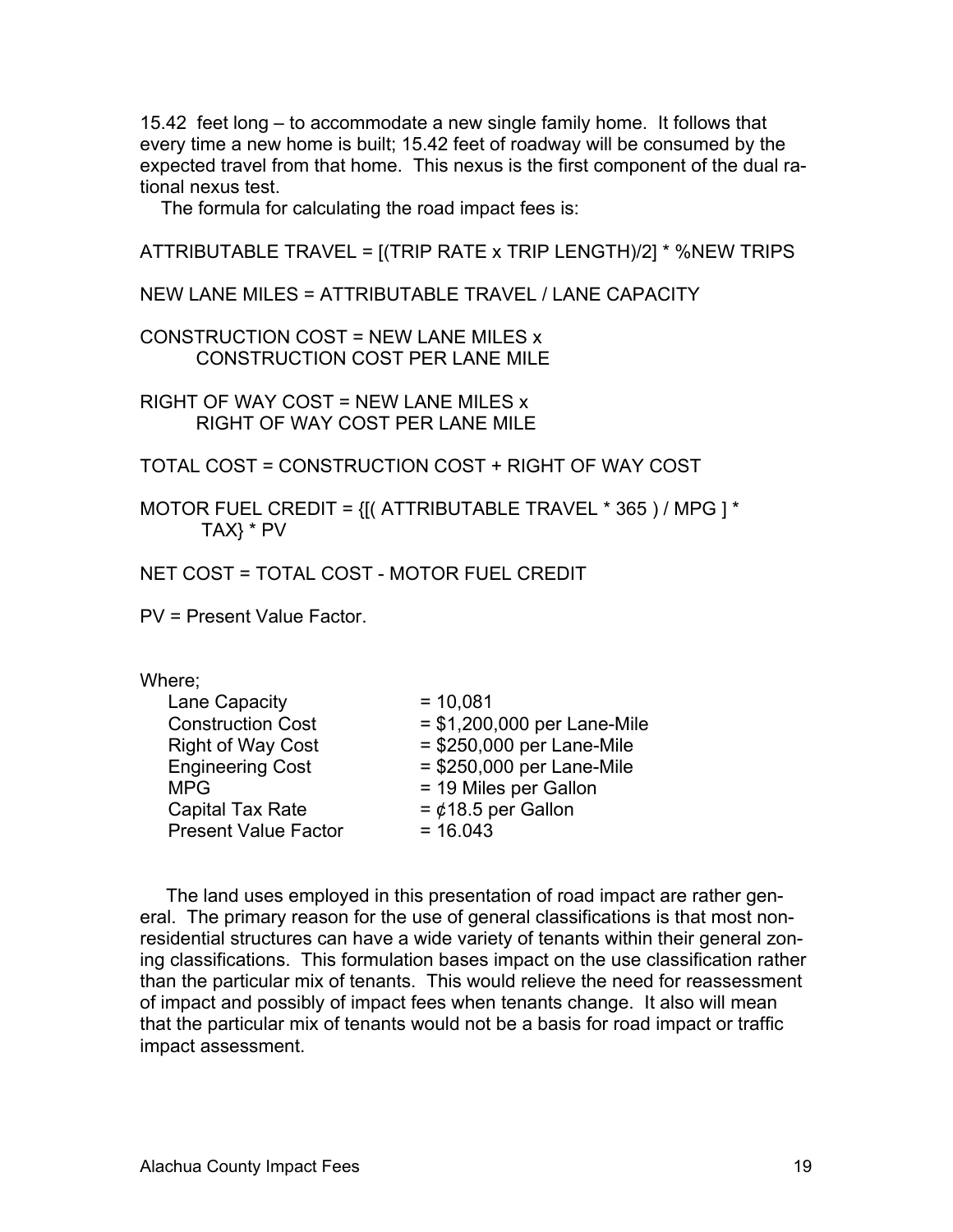#### TABLE T5 **NET ROAD COST BY LAND USE TYPE ALACHUA COUNTY**

| <b>RESIDENTIAL:</b>                          | <b>ITE</b><br>No. | <b>Annual</b><br>Gas<br><b>Taxes</b> | <b>Credit</b> | Const-<br>ruction | R.O.W. and<br><b>Engineering</b> | <b>Net</b><br>Cost |
|----------------------------------------------|-------------------|--------------------------------------|---------------|-------------------|----------------------------------|--------------------|
| Single Family Detached Unit                  | 210               | \$117.09                             | \$1,878       | \$3,650           | \$1,460                          | \$3,232            |
| <b>Attached Housing Unit</b>                 | 230               | \$71.70                              | \$1,150       | \$2,238           | \$895                            | \$1,983            |
| Multi-Family Unit                            | 220               | \$82.22                              | \$1,319       | \$2,563           | \$1,025                          | \$2,269            |
| Mobile Home                                  | 240               | \$61.06                              | \$980         | \$1,900           | \$760                            | \$1,680            |
| All Residential per 1,000 FT <sup>2</sup>    |                   | \$58.37                              | \$936         | \$1,825           | \$730                            | \$1,619            |
| <b>NON-RESIDENTIAL:</b>                      |                   |                                      |               |                   |                                  |                    |
| DRIVE-IN BANK PER 1,000 FT <sup>2</sup>      | 912               | \$317.77                             | \$5,098       | \$9,925           | \$3,970                          | \$8,797            |
| MINI-WAREHOUSE PER 1,000 FT <sup>2</sup>     | 151               | \$22.23                              | \$357         | \$700             | \$280                            | \$623              |
| HOTEL/MOTEL PER ROOM                         | 310               | \$103.68                             | \$1,663       | \$3,238           | \$1,295                          | \$2,870            |
| MOVIE THEATER PER SEAT                       | 443               | \$26.72                              | \$429         | \$838             | \$335                            | \$744              |
| RACQUET CLUB PER COURT                       | 492               | \$293.73                             | \$4,712       | \$9,175           | \$3,670                          | \$8,133            |
| CHURCH/SYNAGOGUE PER 1,000 FT <sup>2</sup>   | 560               | \$73.57                              | \$1,180       | \$2,300           | \$920                            | \$2,040            |
| DAY CARE CENTER PER 1,000 FT <sup>2</sup>    | 565               | \$224.04                             | \$3,594       | \$6,988           | \$2,795                          | \$6,189            |
| QUALITY RESTAURANT PER 1,000 FT <sup>2</sup> | 831               | \$354.79                             | \$5,692       | \$11,075          | \$4,430                          | \$9,813            |
| HIGH TURNOVER SIT-DOWN RESTAU-               |                   |                                      |               |                   |                                  |                    |
| RANT PER 1,000 FT                            | 832               | \$501.51                             | \$8,046       | \$15,650          | \$6,260                          | \$13,864           |
| CAR SALES PER 1,000 FT <sup>2</sup>          | 841               | \$241.25                             | \$3,870       | \$7,525           | \$3,010                          | \$6,665            |
| OFFICE PER 1,000 FT <sup>2</sup> :           |                   |                                      |               |                   |                                  |                    |
| Under 100,000 FT <sup>2</sup>                | For.              | \$165.33                             | \$2,652       | \$5,163           | \$2,065                          | \$4,576            |
| 100,000 - 199,999 FT <sup>2</sup>            | For.              | \$145.98                             | \$2,342       | \$4,563           | \$1,825                          | \$4,046            |
| 200,000 - 399,999 FT <sup>2</sup>            | For.              | \$124.48                             | \$1,997       | \$3,888           | \$1,555                          | \$3,446            |
| 400,000 FT <sup>2</sup> & Over               | For.              | \$110.66                             | \$1,775       | \$3,450           | \$1,380                          | \$3,055            |
| <b>MEDICAL BUILDINGS:</b>                    |                   |                                      |               |                   |                                  |                    |
| MEDICAL OFFICES PER 1,000 FT <sup>2</sup>    | 720               | \$217.05                             | \$3,482       | \$6,775           | \$2,710                          | \$6,003            |
| HOSPITALS PER 1,000 FT <sup>2</sup>          | 610               | \$134.80                             | \$2,163       | \$4,213           | \$1,685                          | \$3,735            |
| NURSING HOME PER 1,000 FT <sup>2</sup>       | 620               | \$70.90                              | \$1,137       | \$2,213           | \$885                            | \$1,961            |
| <b>INDUSTRIAL BUILDINGS:</b>                 |                   |                                      |               |                   |                                  |                    |
| GEN. INDUSTRIAL PER 1,000 FT <sup>2</sup>    | 110               | \$100.62                             | \$1,614       | \$3,138           | \$1,255                          | \$2,779            |
| WAREHOUSING PER 1,000 FT <sup>2</sup>        | 150               | \$71.60                              | \$1,149       | \$2,238           | \$895                            | \$1,984            |
| <b>GENERAL COMMERCIAL PER 1,000 FT2</b>      |                   |                                      |               |                   |                                  |                    |
| Under 100,000 FT <sup>2</sup>                | For.              | \$363.89                             | \$5,838       | \$11,363          | \$4,545                          | \$10,070           |
| 100,000 -199,999 FT <sup>2</sup>             | For.              | \$306.27                             | \$4,913       | \$9,563           | \$3,825                          | \$8,475            |
| 200,000 - 399,999 FT <sup>2</sup>            | For.              | \$242.84                             | \$3,896       | \$7,575           | \$3,030                          | \$6,709            |
| 400,000 FT <sup>2</sup> & Over               | For.              | \$204.87                             | \$3,287       | \$6,400           | \$2,560                          | \$5,673            |
| PHARMACY WITH DRIVE THRU                     | 881               | \$167.87                             | \$2,693       | \$5,238           | \$2,095                          | \$4,640            |
| FAST FOOD RESTAURANT                         | 834               | \$661.30                             | \$10,609      | \$20,638          | \$8,255                          | \$18,284           |
| SERVICE STATION PER FUELING STN.             | 844               | \$128.39                             | \$2,060       | \$4,013           | \$1,605                          | \$3,558            |
| <b>CONVENIENCE RETAIL</b>                    | 851               | \$774.31                             | \$12,422      | \$24,175          | \$9,670                          | \$21,423           |

The data in Table T5 show;

1. The annual motor fuel tax payments made that are available to fund road